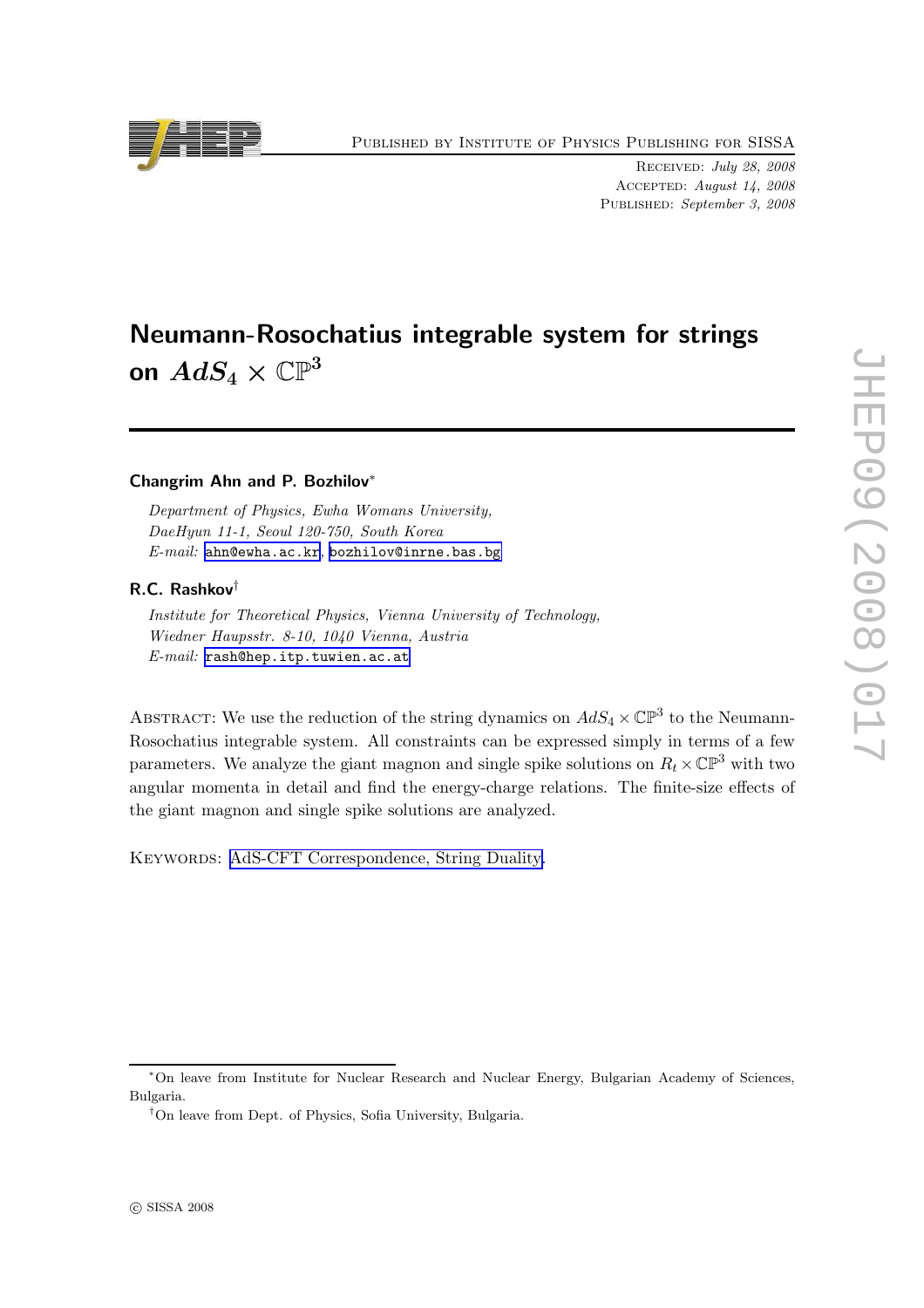#### Contents

|    | 1. Introduction                                                       |                |
|----|-----------------------------------------------------------------------|----------------|
|    | 2. Strings on $R_t \times \mathbb{CP}^3$ and the NR integrable system | $\mathbf{2}$   |
| 3. | Two angular momenta solutions                                         | 6              |
|    | Explicit solutions<br>3.1                                             | 6              |
|    | Infinite volume limit<br>3.2 <sub>2</sub>                             | $\overline{7}$ |
|    | 3.3 Finite-size effects                                               | 8              |
|    | 3.3.1 Giant magnon                                                    | 8              |
|    | 3.3.2 Single spike                                                    | 9              |
|    | 4. Concluding remarks                                                 | 9              |
|    | A. More string solutions on $R_t \times \mathbb{CP}^3$                | 10             |

#### 1. Introduction

TheAdS/CFT correspondence  $[1-3]$  $[1-3]$  $[1-3]$ , which has led to many exciting developments in the duality between type IIB string theory on  $AdS_5 \times S^5$  and  $\mathcal{N} = 4$  super Yang-Mills theory, is now being extended into  $AdS_4/CFT_3$ . A most promising candidate is  $\mathcal{N}=6$  super Chern-Simons theory with  $SU(N) \times SU(N)$  gauge symmetry and level k. This model, which was first proposed by Aharony, Bergman, Jafferis, and Maldacena [\[4\]](#page-15-0), is believed to be dual to M-theory on  $AdS_4 \times S^7/Z_k$ . Furthermore, in the planar limit of  $N, k \to \infty$  with a fixed value of 't Hooft coupling  $\lambda = N/k$ , the  $\mathcal{N} = 6$  Chern-Simons is believed to be dual to type IIA superstring theory on  $AdS_4 \times \mathbb{CP}^3$ .

Quantum integrability of the planar  $\mathcal{N} = 6$  Chern-Simons theory was first discovered by Minahan and Zarembo in the leading two-loop-order perturbative computation of the anomalous dimensions of gauge-invariant composite operators [\[5\]](#page-15-0). (See also[[6](#page-15-0)].) Its excitation spectrum and symmetry have been studied in[[7\]](#page-15-0) and all-loop Bethe ansatz, first conjectured in[[8\]](#page-15-0), was confirmed by the exact S-matrix first proposed in[[9](#page-15-0)].

Integrability in the string theory side is also under active investigation. The Penrose limit of the type IIA string and BMN-like spectrum have been studied in [\[10](#page-16-0)]. Various aspectsof classical integrability in the  $\lambda \gg 1$  limit have been found in [[11](#page-16-0) – [14\]](#page-16-0). The giant magnon (GM) solution[[7](#page-15-0), [15](#page-16-0)] and its finite-size effect[[16](#page-16-0), [17](#page-16-0)] have been computed. The GM and single spike (SS) solutions of membranes on  $AdS_4 \times S^7$  background and their finite-size effects have been worked out in[[18\]](#page-16-0) and such string solutions as circular and pulsating strings [\[19\]](#page-16-0) and spiky strings and finite-size effects on  $AdS_4 \times \mathbb{CP}^3$  [[20\]](#page-16-0) have been found. Also recently, one-loop quantum correction to the GMs has been computed [\[21](#page-16-0)].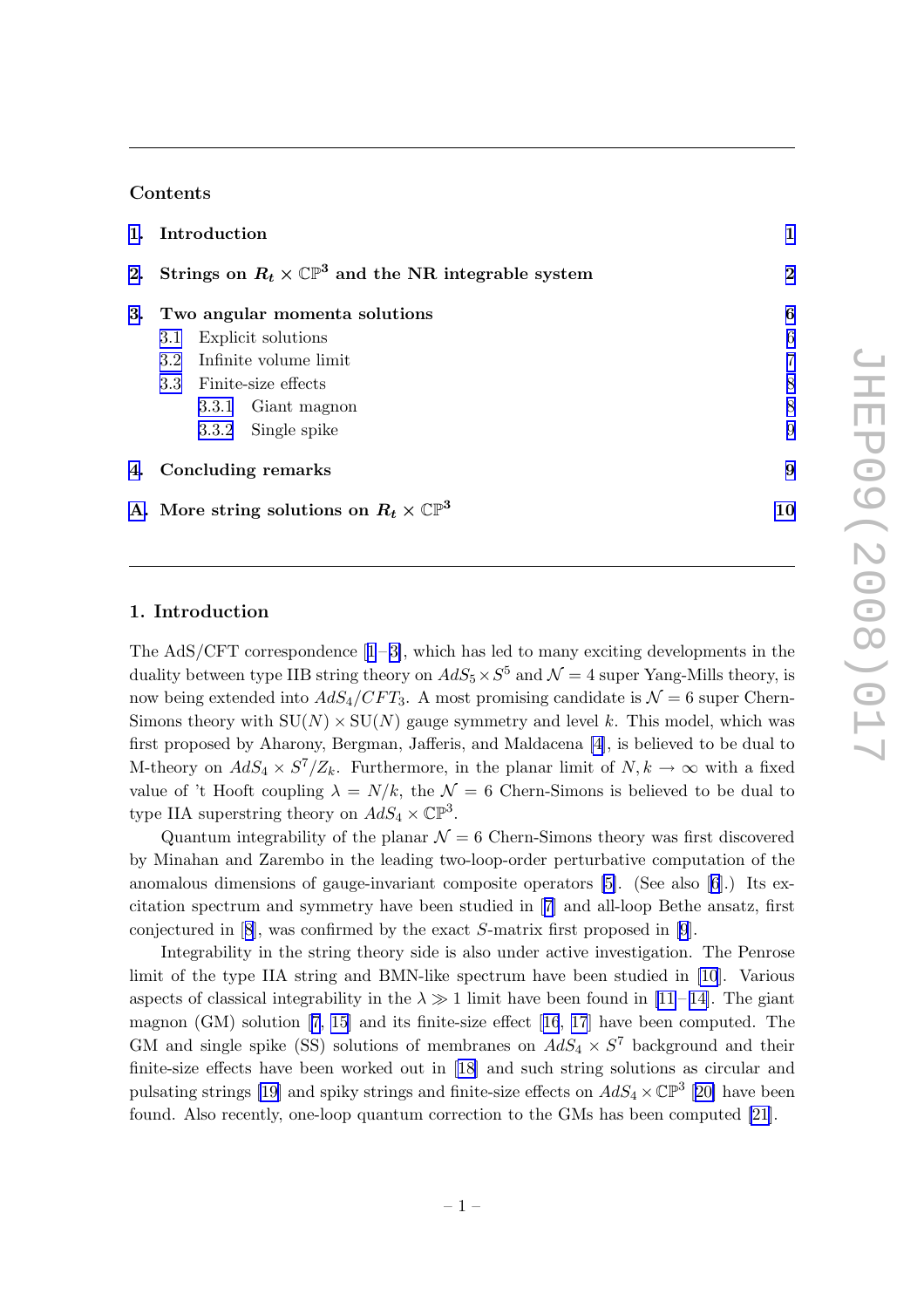<span id="page-2-0"></span>All these solutions, however, are restricted to the strings moving in  $R_t \times S^2 \times S^2$  with one angular momentum. The configuration in the target space is in such a way that the azimuthal angle of the string coordinates in the first  $S<sup>2</sup>$  is opposite to that in the second sphere. The purpose of this article is to find classical solutions with two angular momenta in  $\mathbb{CP}^3$ . Our string solutions develop spikes in the two spheres  $S^2 \times S^2 \subset \mathbb{CP}^3$  with a certain dynamics in U(1) fiber. The picture is analogous to the dyonic GM in  $AdS_5 \times S^5$  [[22\]](#page-16-0). We want to emphasize that the Neumann-Rosochatius (NR) integrable system is very effective for dealing with the strings on  $\mathbb{CP}^3$ . This integrable system is obtained by reformulating the problem in a conformal gauge using the Polyakov action and assuming a particular ansatz for string coordinates. This approach has been previously developed and applied to find classicalsolutions such as the GM [[23\]](#page-16-0) and SS [[24\]](#page-16-0) of type IIB string theory on  $AdS_5 \times S^5$ in $[25-27]$  $[25-27]$  $[25-27]$ . The application of the NR system to the SS in  $S^3$  has been worked out in  $[28]$  $[28]$ , the most general case of GM and SS has been considered in[[29\]](#page-16-0) and to the finite-size effects in[[30](#page-16-0)]. The NR integrable system in  $AdS_4/CFT_3$  was used to find the GM solution for the membraneon  $AdS_4 \times S^7$  [\[31](#page-17-0)] and to compute the finite-size effects in [[18](#page-16-0)]. In this article we apply this system to the strings moving in the  $R_t \times \mathbb{CP}^3$  background. The space  $\mathbb{CP}^3$  can be thought as a U(1) fibration over  $S^2 \times S^2$  (see the appendix for basic facts about  $\mathbb{CP}^3$ ). Our ansatz for string coordinates allows motion in  $S^2 \times S^2$  subspace and U(1) fiber as well. The solutionswe find contain the GM solutions for motion in  $S^2 \times S^2$  found in [[15\]](#page-16-0) as a special case. Using this formulation, we compute the finite-size effects of the GM and the SS strings.

The paper is organized as follows. In section 2 we introduce the classical string action on  $R_t \times \mathbb{CP}^3$  and the corresponding NR system. We provide explicit GM and SS solutions moving in  $R_t \times \mathbb{CP}^3$  and provide an analysis of the finite-size effects in section 3. We conclude in section 4 with a brief discussion of our results.

## 2. Strings on  $R_t \times \mathbb{CP}^3$  and the NR integrable system

Let us start with the Polyakov string action

$$
S^{P} = -\frac{T}{2} \int d^{2} \xi \sqrt{-\gamma} \gamma^{mn} G_{mn}, \qquad G_{mn} = g_{MN} \partial_{m} X^{M} \partial_{n} X^{N},
$$
\n
$$
\partial_{m} = \partial / \partial \xi^{m}, \qquad m, n = (0, 1), \qquad (\xi^{0}, \xi^{1}) = (\tau, \sigma), \qquad M, N = (0, 1, \dots, 9),
$$
\n
$$
(2.1)
$$

and choose *conformal gauge*  $\gamma^{mn} = \eta^{mn} = diag(-1, 1)$ , in which the Lagrangian and the Virasoro constraints take the form

$$
\mathcal{L}_s = \frac{T}{2} \left( G_{00} - G_{11} \right) \tag{2.2}
$$

$$
G_{00} + G_{11} = 0, \t G_{01} = 0. \t (2.3)
$$

where  $T$  is the string tension.

The background metric  $g_{MN}$  for  $AdS_4 \times \mathbb{CP}^3$  is given by

$$
ds^{2} = g_{MN}dx^{M}dx^{N} = R^{2} \left(\frac{1}{4}ds_{AdS^{4}}^{2} + ds_{\mathbb{CP}^{3}}^{2}\right), \quad R^{2} = \sqrt{32\pi^{2}\lambda},
$$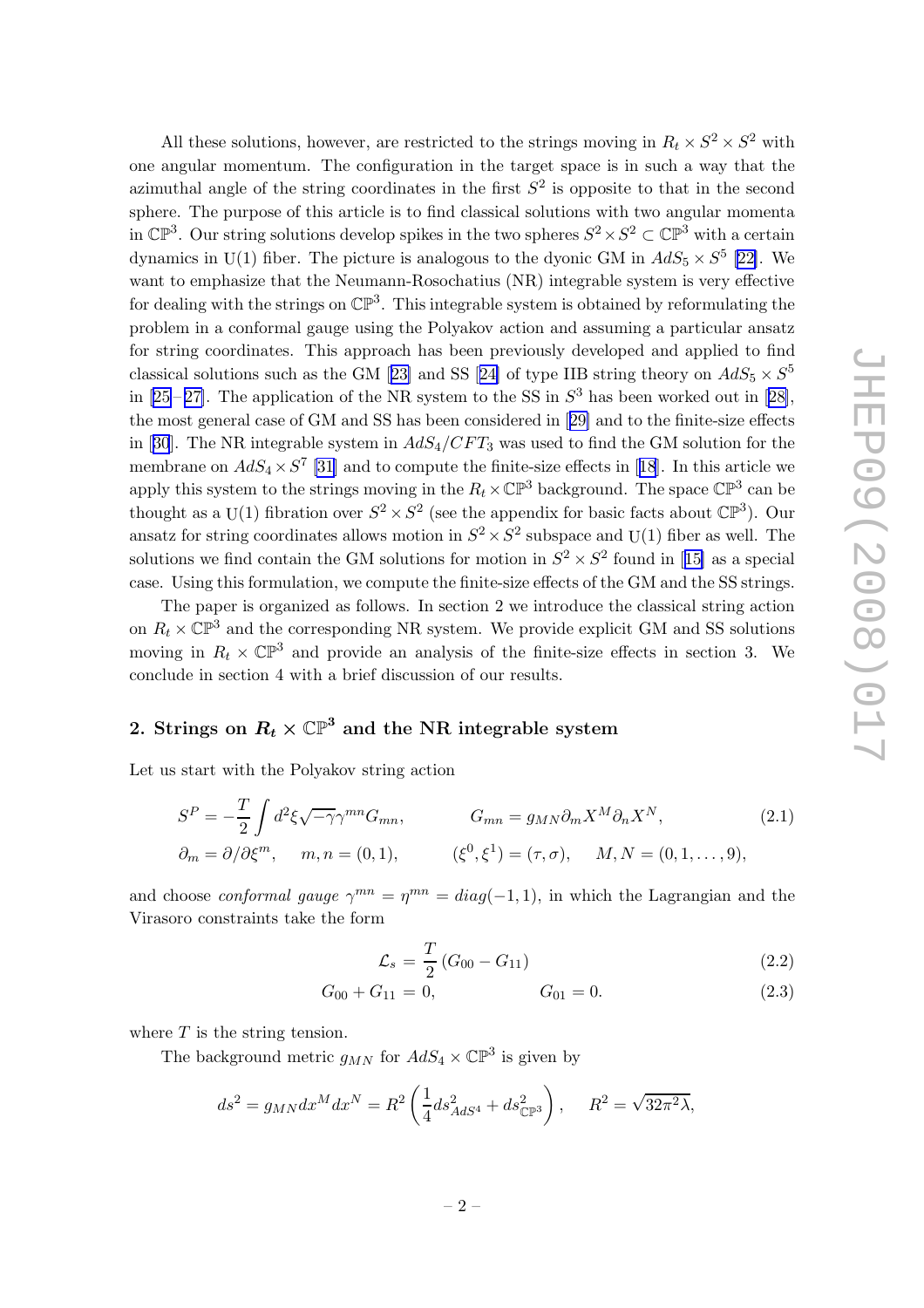<span id="page-3-0"></span>where  $\lambda \equiv N/k$  is the 't Hooft coupling. With  $\alpha' = 1$  convention, this coupling is related to the string tension by

$$
\frac{TR^2}{2} = \sqrt{2\lambda},
$$

which is different from the case of  $AdS_5 \times S^5$ .

The coordinates describing the background can be chosen such that

$$
\sum_{i,j=0}^{4} \eta_{ij} y^i y^j + \left(\frac{R}{2}\right)^2 = 0, \quad \eta_{ij} = diag(-1, 1, 1, 1, -1),
$$

for the AdS part and

 $\circ$ 

$$
\sum_{i=1}^{8} (x^{i})^{2} - R^{2} = 0, \qquad \sum_{i=1,3,5,7} (x^{i} \partial_{m} x^{i+1} - x^{i+1} \partial_{m} x^{i}) = 0,
$$

for the  $\mathbb{CP}^3$  part [\[15\]](#page-16-0). Further on, we restrict ourselves to the  $R_t \times \mathbb{CP}^3$  subspace for which  $y^1 = y^2 = y^3 = 0$ , and introduce the complex coordinates

 $z = y^0 + iy^4$ ,  $w_1 = x^1 + ix^2$ ,  $w_2 = x^3 + ix^4$ ,  $w_3 = x^5 + ix^6$ ,  $w_4 = x^7 + ix^8$ .

Now, we can embed the string as follows

$$
z = Z(\tau, \sigma) = \frac{R}{2} e^{it(\tau, \sigma)}, \quad w_a = W_a(\tau, \sigma) = R r_a(\tau, \sigma) e^{i\varphi_a(\tau, \sigma)}.
$$

These complex coordinates should satisfy

$$
\sum_{a=1}^{4} W_a \overline{W}_a = R^2,
$$

which corresponds to  $S<sup>7</sup>$  and further more

$$
\sum_{a=1}^{4} \left( W_a \partial_m \bar{W}_a - \bar{W}_a \partial_m W_a \right) = 0, \qquad (2.4)
$$

which reduces the embedding to  $\mathbb{CP}^3$ . Here t is the AdS time. In terms of the embedding coordinates, the  $\mathbb{CP}^3$  condition (2.4) becomes

$$
\sum_{a=1}^{4} r_a^2 \partial_m \varphi_a = 0, \quad m = 0, 1.
$$
 (2.5)

For this embedding, the metric induced on the string worldsheet is given by

$$
G_{mn} = -\partial_{(m} Z \partial_{n)} \bar{Z} + \sum_{a=1}^{4} \partial_{(m} W_{a} \partial_{n)} \bar{W}_{a}
$$
  
=  $R^{2} \left[ -\frac{1}{4} \partial_{m} t \partial_{n} t + \sum_{a=1}^{4} (\partial_{m} r_{a} \partial_{n} r_{a} + r_{a}^{2} \partial_{m} \varphi_{a} \partial_{n} \varphi_{a}) \right].$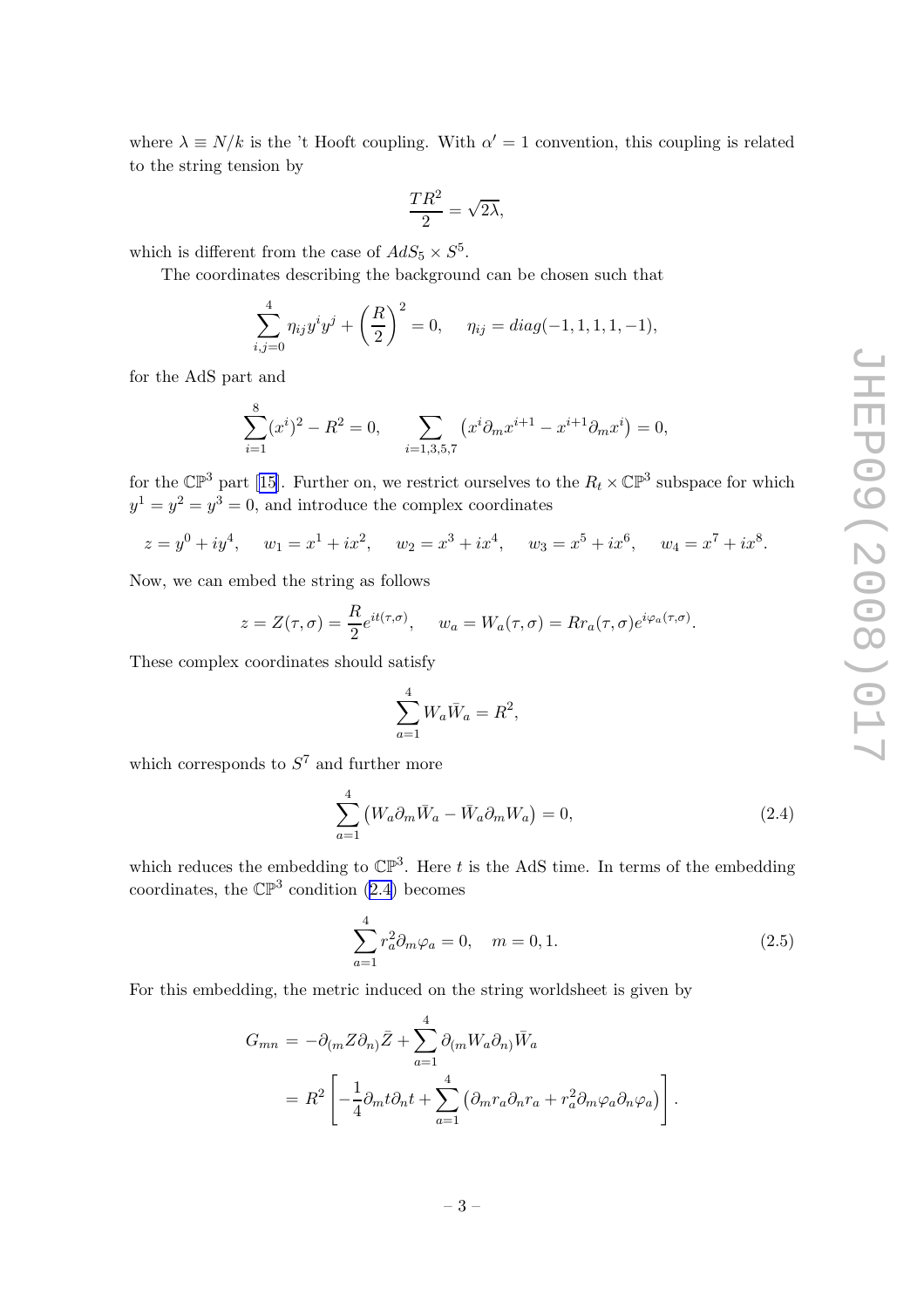<span id="page-4-0"></span>The corresponding string Lagrangian becomes

$$
\mathcal{L} = \mathcal{L}_s + \sqrt{8\lambda}\Lambda \left(\sum_{a=1}^4 r_a^2 - 1\right) + \sqrt{8\lambda}\Lambda_0 \sum_{a=1}^4 r_a^2 \partial_0 \varphi_a + \sqrt{8\lambda}\Lambda_1 \sum_{a=1}^4 r_a^2 \partial_1 \varphi_a,
$$

where  $\Lambda$ ,  $\Lambda_0$ ,  $\Lambda_1$  are Lagrange multipliers.

In the case at hand, the background metric does not depend on t and  $\varphi_a$ . Therefore, the conserved quantities are the string energy  $E_s$  and four angular momenta  $J_a$ , given by

$$
E_s = -\int d\sigma \frac{\partial \mathcal{L}}{\partial(\partial_0 t)}, \quad J_a = \int d\sigma \frac{\partial \mathcal{L}}{\partial(\partial_0 \varphi_a)}.
$$
 (2.6)

In order to reduce the string dynamics on  $R_t \times \mathbb{CP}^3$  to the NR integrable system, we usethe ansatz  $[25-27]$  $[25-27]$  $[25-27]$ 

$$
t(\tau, \sigma) = \kappa \tau, \qquad r_a(\tau, \sigma) = r_a(\xi), \qquad \varphi_a(\tau, \sigma) = \omega_a \tau + f_a(\xi), \qquad (2.7)
$$

$$
\xi = \alpha \sigma + \beta \tau, \qquad \kappa, \omega_a, \alpha, \beta = \text{constants.}
$$

Then the Lagrangian  $\mathcal L$  takes the form (prime is used for  $\partial/\partial \xi$ )

$$
\mathcal{L} = -\sqrt{2\lambda}(\alpha^2 - \beta^2) \sum_{a=1}^4 \left[ r_a'^2 + r_a^2 \left( f_a' - \frac{\beta \omega_a}{\alpha^2 - \beta^2} \right)^2 - \frac{\alpha^2 \omega_a^2}{(\alpha^2 - \beta^2)^2} r_a^2 \right] + \sqrt{8\lambda} \Lambda \left( \sum_{a=1}^4 r_a^2 - 1 \right) + \sqrt{8\lambda} \Lambda_0 \sum_{a=1}^4 \omega_a r_a^2 + \sqrt{8\lambda} \Lambda_1 \sum_{a=1}^4 f_a' r_a^2.
$$

Now we can integrate the equations of motion for  $f_a$  to get

$$
f'_a = \frac{1}{\alpha^2 - \beta^2} \left( \frac{C_a}{r_a^2} + \beta \omega_a + \Lambda_1 \right),\tag{2.8}
$$

where  $C_a$  are integration constants. By using (2.8), the equations of motion for  $r_a$  can be written as

$$
\left(\alpha^2 - \beta^2\right) r_a'' - \frac{1}{\alpha^2 - \beta^2} \frac{C_a}{r_a^3} + \left[\omega_a^2 + 2\left(\Lambda + \Lambda_0 \omega_a\right) + \frac{\left(\Lambda_1 + \beta \omega_a\right)^2}{\alpha^2 - \beta^2}\right] r_a = 0.
$$

These can be obtained from the Lagrangian

$$
L = \sum_{a=1}^{4} \left[ (\alpha^2 - \beta^2) r_a^{'2} - \frac{1}{\alpha^2 - \beta^2} \frac{C_a}{r_a^2} - \omega_a^2 r_a^2 \right]
$$
  
-2 $\Lambda \left( \sum_{a=1}^{4} r_a^2 - 1 \right) - 2\Lambda_0 \sum_{a=1}^{4} \omega_a r_a^2 - \frac{1}{\alpha^2 - \beta^2} \sum_{a=1}^{4} (\Lambda_1 + \beta \omega_a)^2 r_a^2.$ 

From the equations of motion for the Lagrange multipliers it follows that  $\Lambda_1 = 0$ . Thus, we end up with the following effective Lagrangian for the coordinates  $r_a$ 

$$
L_{\rm NR} = (\alpha^2 - \beta^2) \sum_{a=1}^{4} \left[ r_a^{'2} - \frac{1}{(\alpha^2 - \beta^2)^2} \left( \frac{C_a^2}{r_a^2} + \alpha^2 \omega_a^2 r_a^2 \right) \right]
$$
  
-2 $\Lambda \left( \sum_{a=1}^{4} r_a^2 - 1 \right) - 2\Lambda_0 \sum_{a=1}^{4} \omega_a r_a^2.$  (2.9)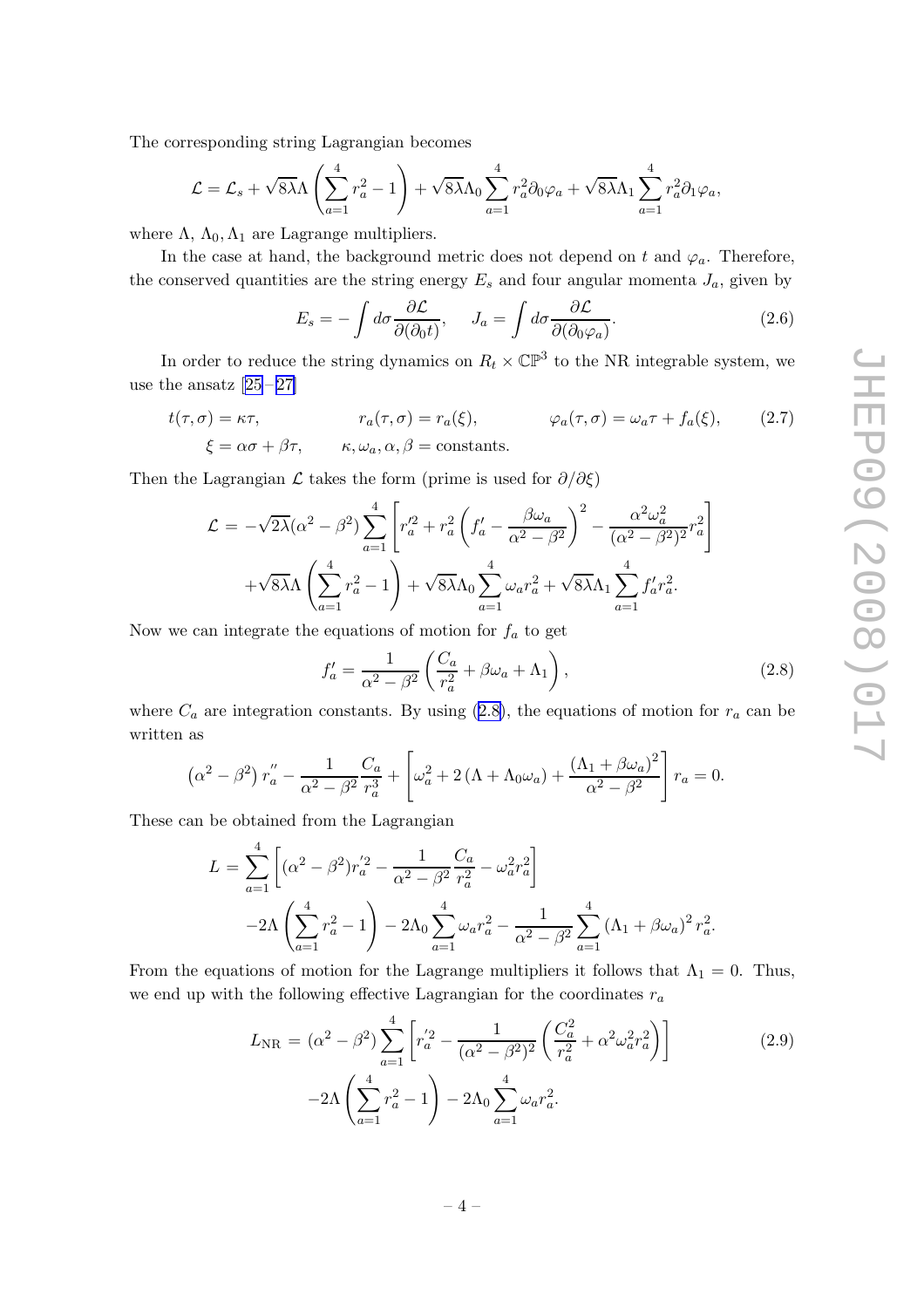<span id="page-5-0"></span>This is the Lagrangian for the NR integrable system[[27\]](#page-16-0) with one more embedding conditionwhich comes from the  $\mathbb{CP}^3$  condition ([2.5\)](#page-3-0),

$$
\sum_{a=1}^{4} \omega_a r_a^2 = 0.
$$
\n(2.10)

In addition, from [\(2.8\)](#page-4-0) and the constraint  $\sum_{a=1}^{4} f'_a r_a^2 = 0$ , one can find  $\Lambda_1 = -\sum_{a=1}^{4} C_a$ . Since  $\Lambda_1$  should be zero, this leads to

$$
\sum_{a=1}^{4} C_a = 0.
$$
\n(2.11)

These two extra conditions for the NR system of  $\mathbb{CP}^3$  are the main difference from that of the sphere geometry. In other words, strings moving on  $R_t \times \mathbb{CP}^3$  should satisfy these two conditions additionally.

TheVirasoro constraints ([2.3\)](#page-2-0) give the conserved Hamiltonian  $H_{\text{NR}}$  and a relation between the embedding parameters and the arbitrary constants  $C_a$ :

$$
H_{\rm NR} = (\alpha^2 - \beta^2) \sum_{a=1}^4 \left[ r_a'^2 + \frac{1}{(\alpha^2 - \beta^2)^2} \left( \frac{C_a^2}{r_a^2} + \alpha^2 \omega_a^2 r_a^2 \right) \right] = \frac{\alpha^2 + \beta^2 \kappa^2}{\alpha^2 - \beta^2 \, 4}, \tag{2.12}
$$

$$
\sum_{a=1}^{4} C_a \omega_a + \beta (\kappa/2)^2 = 0.
$$
\n(2.13)

For closed strings,  $r_a$  and  $f_a$  satisfy the following periodicity conditions

$$
r_a(\xi + 2\pi\alpha) = r_a(\xi), \quad f_a(\xi + 2\pi\alpha) = f_a(\xi) + 2\pi n_a,
$$
\n(2.14)

where  $n_a$  are integer winding numbers.

The conserved charges can be computed from the definition([2.6\)](#page-4-0). Using the ansatz([2.7](#page-4-0)), one can express the angular momenta as

$$
J_a = \frac{2\sqrt{2\lambda}}{\alpha} \int d\sigma \ r_a(\xi)^2 \partial_0 \varphi_a, \quad a = 1, 2, 3, 4. \tag{2.15}
$$

Inserting the solutions([2.8\)](#page-4-0) into these, we can find

$$
E_s = \frac{\kappa\sqrt{2\lambda}}{2\alpha} \int d\xi, \quad J_a = \frac{2\sqrt{2\lambda}}{\alpha^2 - \beta^2} \int d\xi \left(\frac{\beta}{\alpha} C_a + \alpha \omega_a r_a^2\right). \tag{2.16}
$$

In view of  $(2.10)$  and  $(2.11)$ , one arrives at

$$
\sum_{a=1}^{4} J_a = 0.
$$
\n(2.17)

This condition, first noticed in[[15](#page-16-0)], appears naturally in our NR approach.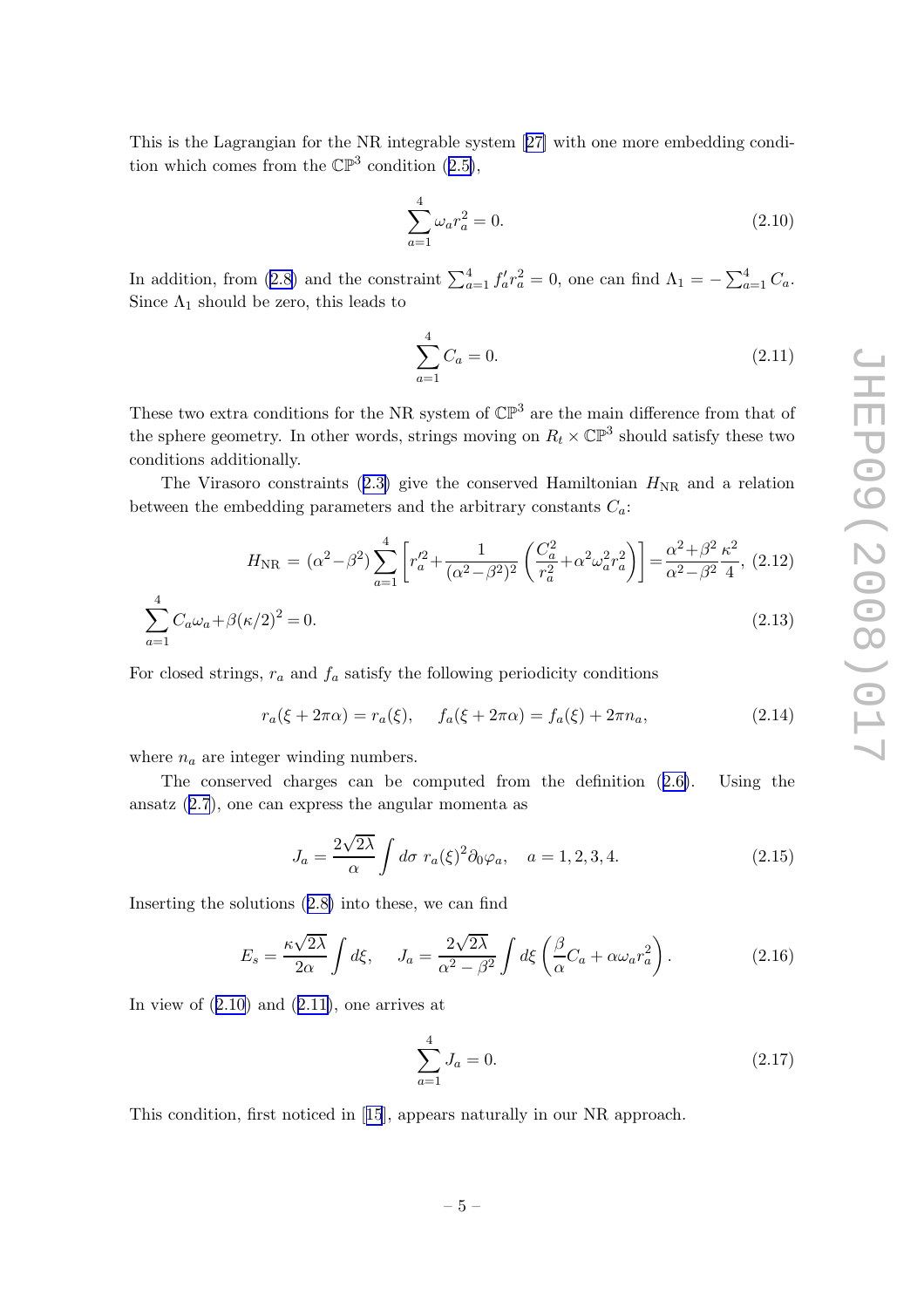#### <span id="page-6-0"></span>3. Two angular momenta solutions

In this section we are interested in finding string configurations corresponding to the following particular solution of([2.10](#page-5-0)) and([2.11\)](#page-5-0)

$$
r_1 = r_3
$$
,  $r_2 = r_4$ ,  $\omega_1 = -\omega_3$ ,  $\omega_2 = -\omega_4$ .

Two angular velocities  $\omega_1, \omega_2$  are independent and lead to strings moving in  $\mathbb{CP}^3$  with two angularmomenta. A special case  $\omega_2 = 0$  corresponds to the cases considered in [[15, 16](#page-16-0)].

#### 3.1 Explicit solutions

We will use the parametrization

$$
r_1 = r_3 = \frac{1}{\sqrt{2}} \sin \theta
$$
,  $r_2 = r_4 = \frac{1}{\sqrt{2}} \cos \theta$ .

From the NR Hamiltonian([2.12\)](#page-5-0) one finds

$$
\theta'^2(\xi) = \frac{1}{(\alpha^2 - \beta^2)^2} \left[ \frac{\kappa^2}{4} (\alpha^2 + \beta^2) - 2 \left( \frac{C_1^2 + C_3^2}{\sin^2 \theta} + \frac{C_2^2 + C_4^2}{\cos^2 \theta} \right) - \alpha^2 \left( \omega_1^2 \sin^2 \theta + \omega_2^2 \cos^2 \theta \right) \right].
$$

We further restrict ourselves to  $C_2 = C_4 = 0$  to search for GM and SS solutions. Eqs. [\(2.11](#page-5-0)) and $(2.13)$  $(2.13)$  give

$$
C_1 = -C_3 = -\frac{\beta \kappa^2}{8\omega_1}.
$$

In this case, the above equation for  $\theta'$  can be rewritten in the form

$$
(\cos \theta)' = \pm \frac{\alpha \sqrt{\omega_1^2 - \omega_2^2}}{\alpha^2 - \beta^2} \sqrt{(z_+^2 - \cos^2 \theta)(\cos^2 \theta - z_-^2)},
$$
\n(3.1)

where

$$
z_{\pm}^{2} = \frac{1}{2(1 - \frac{\omega_{2}^{2}}{\omega_{1}^{2}})} \left\{ y_{1} + y_{2} - \frac{\omega_{2}^{2}}{\omega_{1}^{2}} \pm \sqrt{(y_{1} - y_{2})^{2} - \left[ 2(y_{1} + y_{2} - 2y_{1}y_{2}) - \frac{\omega_{2}^{2}}{\omega_{1}^{2}} \right] \frac{\omega_{2}^{2}}{\omega_{1}^{2}} \right\},
$$
  

$$
y_{1} = 1 - \frac{\kappa^{2}}{4\omega_{1}^{2}}, \quad y_{2} = 1 - \frac{\beta^{2}}{\alpha^{2}} \frac{\kappa^{2}}{4\omega_{1}^{2}}.
$$

The solution of (3.1) is given by

$$
\cos \theta = z_+ dn \left( C \xi | m \right), \quad C = \pm \frac{\alpha \sqrt{\omega_1^2 - \omega_2^2}}{\alpha^2 - \beta^2} z_+, \quad m \equiv 1 - z_-^2 / z_+^2,\tag{3.2}
$$

where  $dn(C\xi|m)$  is one of the elliptic functions.

To find the full string solution, we also need to obtain the explicit expressions for the functions  $f_a$  from  $(2.8)$ 

$$
f_a = \frac{1}{\alpha^2 - \beta^2} \int d\xi \left( \frac{C_a}{r_a^2} + \beta \omega_a \right).
$$

$$
= 6 -
$$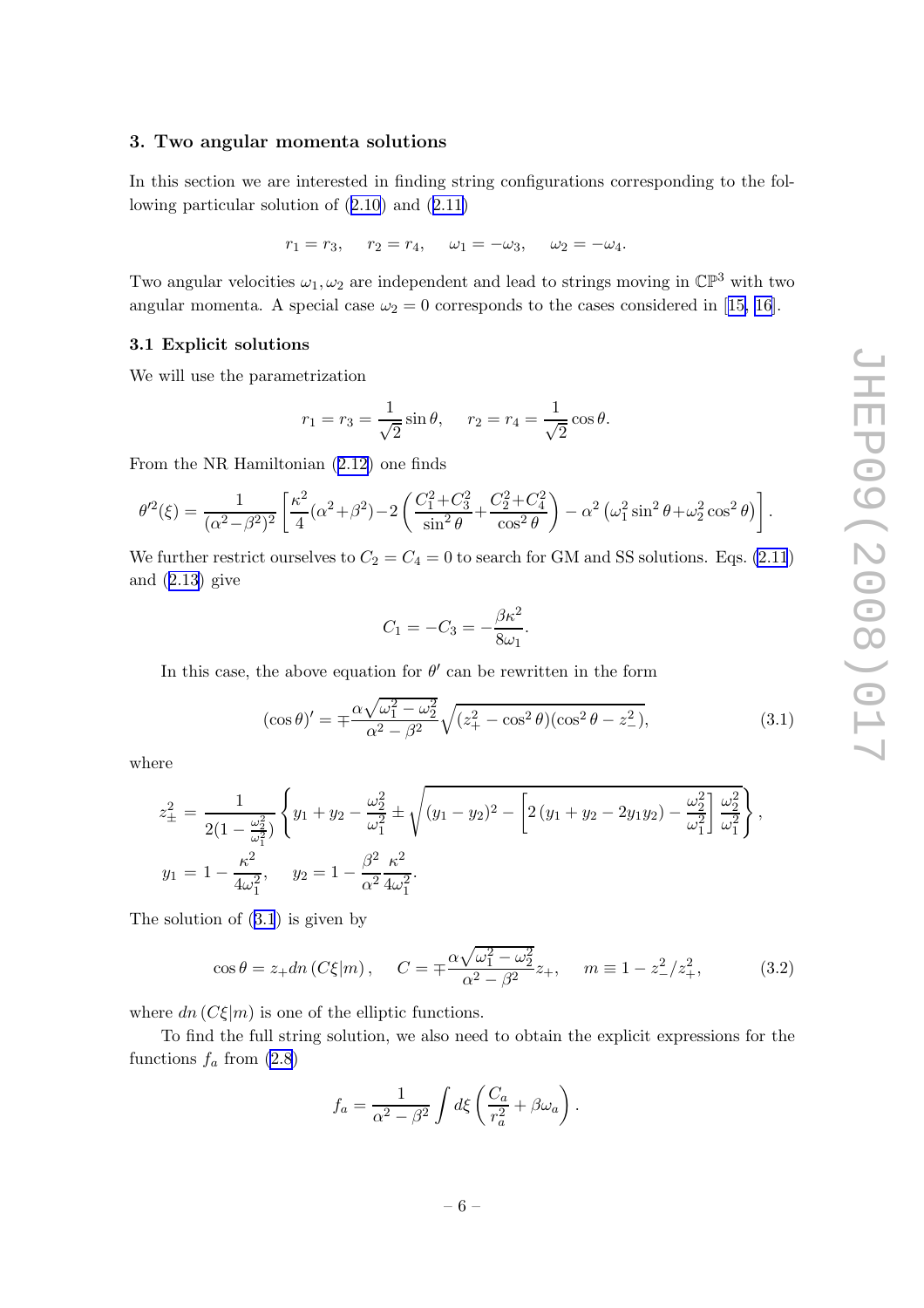<span id="page-7-0"></span>Usingthe solution for  $\theta(\xi)$  in ([3.2](#page-6-0)), we can find

$$
f_1 = -f_3 = \frac{\beta/\alpha}{z_+\sqrt{1-\omega_2^2/\omega_1^2}} \left[ C\xi - \frac{2(\kappa/2)^2/\omega_1^2}{1-z_+^2} \Pi \left( am(C\xi), -\frac{z_+^2-z_-^2}{1-z_+^2} |m \right) \right],
$$
  
\n
$$
f_2 = -f_4 = \frac{\beta\omega_2}{\alpha^2 - \beta^2} \xi.
$$

Here, Π is the elliptic integrals of the third kind. As a consequence, the full string solution is given by

$$
W_1 = \frac{R}{\sqrt{2}} \sqrt{1 - z_+^2} \, dn^2 \left( C \xi | m \right) \, e^{i(\omega_1 \tau + f_1)},
$$
\n
$$
W_2 = \frac{R}{\sqrt{2}} z_+ \, dn \left( C \xi | m \right) \, e^{i(\omega_2 \tau + f_2)},
$$
\n
$$
W_3 = \frac{R}{\sqrt{2}} \sqrt{1 - z_+^2} \, dn^2 \left( C \xi | m \right) \, e^{-i(\omega_1 \tau + f_1)},
$$
\n
$$
W_4 = \frac{R}{\sqrt{2}} z_+ \, dn \left( C \xi | m \right) \, e^{-i(\omega_2 \tau + f_2)}.
$$
\n
$$
(3.3)
$$

Let us also note that (3.3) contains both cases:  $\alpha^2 > \beta^2$  and  $\alpha^2 < \beta^2$ , which correspond to the GM and SS strings respectively as mentioned in[[24](#page-16-0)].

The geometric meaning of the explicit solutions (3.3) is as follows. Each pairs of complex coordinates,  $(W_1, W_2)$  and  $(W_3, W_4)$ , describe a spiky solutions in  $S^2$  sphere geometry but with dynamics at opposite points in the  $U(1)$  fiber. The two phases in  $(W_1, W_2)$  are exactly opposite to those of  $(W_3, W_4)$  which, together with the dynamics in U(1), ensures vanishing of the total momentum. This behavior has been also noticed for the string in  $R_t \times S^2 \times S^2$  in [\[15](#page-16-0)].

#### 3.2 Infinite volume limit

The GM and SS in the infinite volume can be obtained by taking  $z_-\rightarrow 0$ . In this limit, the solution reduces to

$$
\cos \theta = \frac{\sin \frac{p}{2}}{\cosh(C\xi)},
$$

where the constant  $z_+ \equiv \sin p/2$  is given by

$$
z_{+}^{2} = \frac{y_{2} - \omega_{2}^{2}/\omega_{1}^{2}}{1 - \omega_{2}^{2}/\omega_{1}^{2}} \qquad \text{(GM)}, \qquad \text{and} \qquad z_{+}^{2} = \frac{y_{1} - \omega_{2}^{2}/\omega_{1}^{2}}{1 - \omega_{2}^{2}/\omega_{1}^{2}} \qquad \text{(SS)}.
$$

Oneangular momentum solutions are given by  $\omega_2 = 0$ . Inserting these into ([2.16](#page-5-0)), one can find energy-charge dispersion relation. For the GM, the energy and angular momentum  $J_1$ become infinite but their difference remain finite:

$$
E_s - J_1 = \sqrt{J_2^2 + 8\lambda \sin^2 \frac{p}{2}}.
$$
\n(3.4)

While this is exactly same as that of the dyonic GM in the  $AdS_5 \times S^5$ , the result arises from quite different string dynamics in the  $\mathbb{CP}^3$ . Similarly, the dispersion relation for the SS becomes

$$
E_s - \sqrt{2\lambda} \Delta \varphi = \sqrt{2\lambda} p.
$$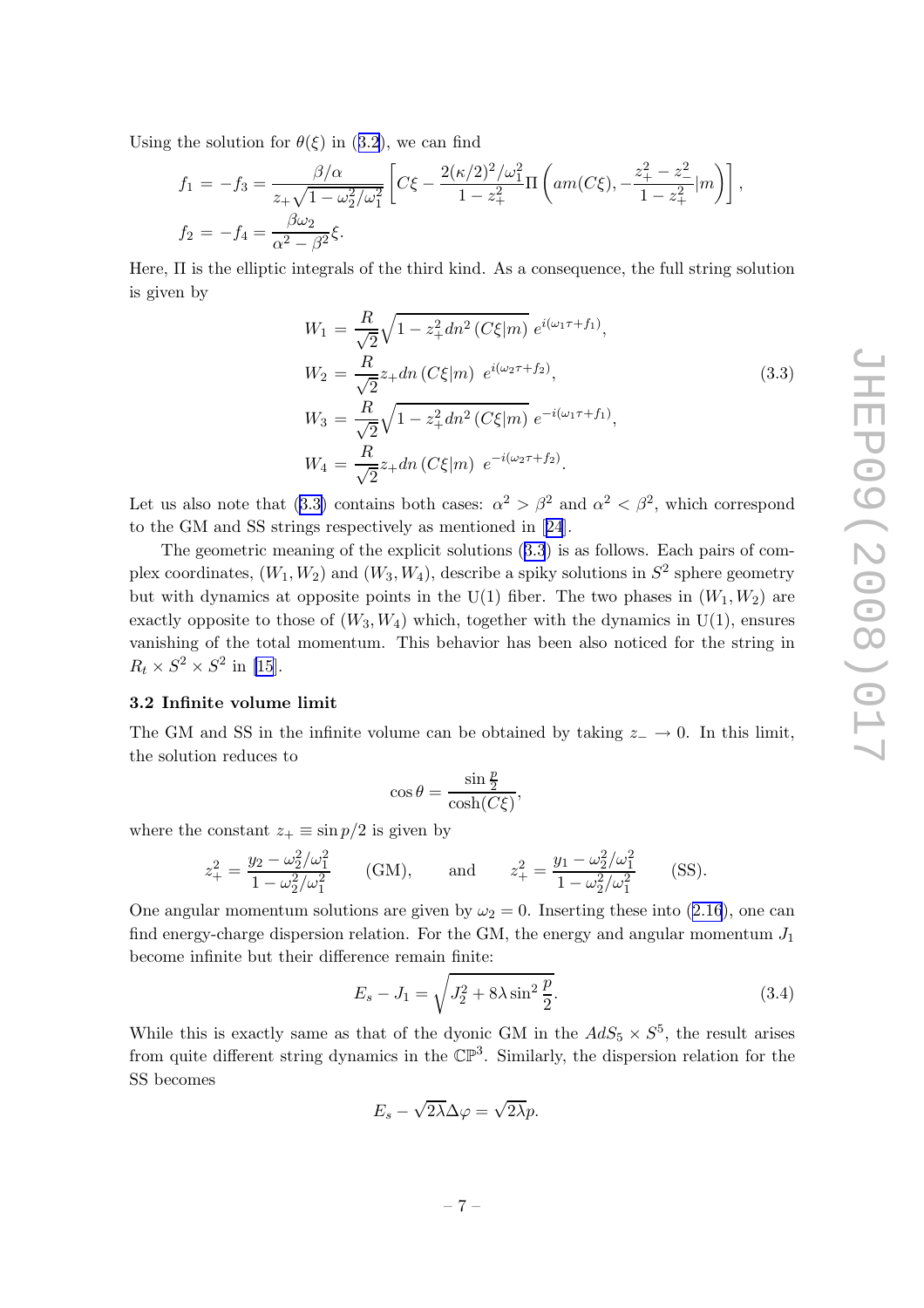#### <span id="page-8-0"></span>3.3 Finite-size effects

Using the most general solutions([3.3\)](#page-7-0), we can calculate the finite-size corrections to the energy-charge relation [\(3.4\)](#page-7-0) in the limit when the string energy  $E_s \to \infty$ . This analysis depends crucially on the sign of the difference  $\alpha^2 - \beta^2$ . The GM solution corresponds to  $\alpha^2 > \beta^2$  while the SS to  $\alpha^2 < \beta^2$ . While the string dynamics are quite different, computations are identical to the cases in the sphere geometries. Therefore, we will provide only the results here, referring technical details to [\[30](#page-16-0), [18\]](#page-16-0).

#### 3.3.1 Giant magnon

Webegin with the GM case, i.e.  $\alpha^2 > \beta^2$ . Then, one obtains from ([2.16\)](#page-5-0) the following expressions for the conserved string energy  $E_s$  and the angular momenta  $J_a$ 

$$
\mathcal{E} = \frac{\kappa (1 - \beta^2/\alpha^2)}{\omega_1 z_+ \sqrt{1 - \omega_2^2/\omega_1^2}} \mathbf{K} \left( 1 - z_-^2/z_+^2 \right),
$$
\n
$$
\mathcal{J}_1 = \frac{2z_+}{\sqrt{1 - \omega_2^2/\omega_1^2}} \left[ \frac{1 - \beta^2 (\kappa/2)^2/\alpha^2 \omega_1^2}{z_+^2} \mathbf{K} \left( 1 - z_-^2/z_+^2 \right) - \mathbf{E} \left( 1 - z_-^2/z_+^2 \right) \right], \quad (3.5)
$$
\n
$$
\mathcal{J}_2 = \frac{2z_+ \omega_2/\omega_1}{\sqrt{1 - \omega_2^2/\omega_1^2}} \mathbf{E} \left( 1 - z_-^2/z_+^2 \right), \quad \mathcal{J}_3 = -\mathcal{J}_1, \quad \mathcal{J}_4 = -\mathcal{J}_2.
$$

As a result, the condition([2.17\)](#page-5-0) is identically satisfied. Here, we introduced the notations

$$
\mathcal{E} = \frac{E_s}{\sqrt{2\lambda}}, \qquad \mathcal{J}_a = \frac{J_a}{\sqrt{2\lambda}}.
$$
\n(3.6)

The computation of  $\Delta\varphi_1$  gives

$$
p \equiv \Delta \varphi_1 = 2 \int_{\theta_{\min}}^{\theta_{\max}} \frac{d\theta}{\theta'} f_1' \qquad (3.7)
$$
  
= 
$$
-\frac{2\beta/\alpha}{z_+\sqrt{1-\omega_2^2/\omega_1^2}} \left[ \frac{(\kappa/2)^2/\omega_1^2}{1-z_+^2} \Pi \left( -\frac{z_+^2-z_-^2}{1-z_+^2} \middle| 1-z_-^2/z_+^2 \right) - \mathbf{K} \left( 1-z_-^2/z_+^2 \right) \right].
$$

In the above expressions,  $\mathbf{K}(m)$ ,  $\mathbf{E}(m)$  and  $\Pi(n|m)$  are the complete elliptic integrals.

Expanding the elliptic integrals, we obtain

$$
\mathcal{E} - \mathcal{J}_1 = \sqrt{\mathcal{J}_2^2 + 4\sin^2(p/2)} - \frac{16\sin^4(p/2)}{\sqrt{\mathcal{J}_2^2 + 4\sin^2(p/2)}}
$$
(3.8)  

$$
\times \exp\left[-\frac{2\left(\mathcal{J}_1 + \sqrt{\mathcal{J}_2^2 + 4\sin^2(p/2)}\right)\sqrt{\mathcal{J}_2^2 + 4\sin^2(p/2)}\sin^2(p/2)}{\mathcal{J}_2^2 + 4\sin^4(p/2)}\right].
$$

It is easy to check that the energy-charge relation (3.8) coincides with the results in [\[32\]](#page-17-0) (and in [\[33](#page-17-0)] for  $J_2 = 0$ ), which describes the finite-size effects for dyonic GM on  $R_t \times S^3$ subspace of  $AdS_5 \times S^5$ . The difference is that in the last case the relations between  $\mathcal{E}, \mathcal{J}_1$ ,  $\mathcal{J}_2$  and  $E$ ,  $J_1$ ,  $J_2$  are given by

$$
\mathcal{E} = \frac{2\pi}{\sqrt{\lambda}} E, \quad \mathcal{J}_1 = \frac{2\pi}{\sqrt{\lambda}} J_1, \quad \mathcal{J}_2 = \frac{2\pi}{\sqrt{\lambda}} J_2,
$$

while for strings on  $R_t \times \mathbb{CP}^3$  they are written in (3.6).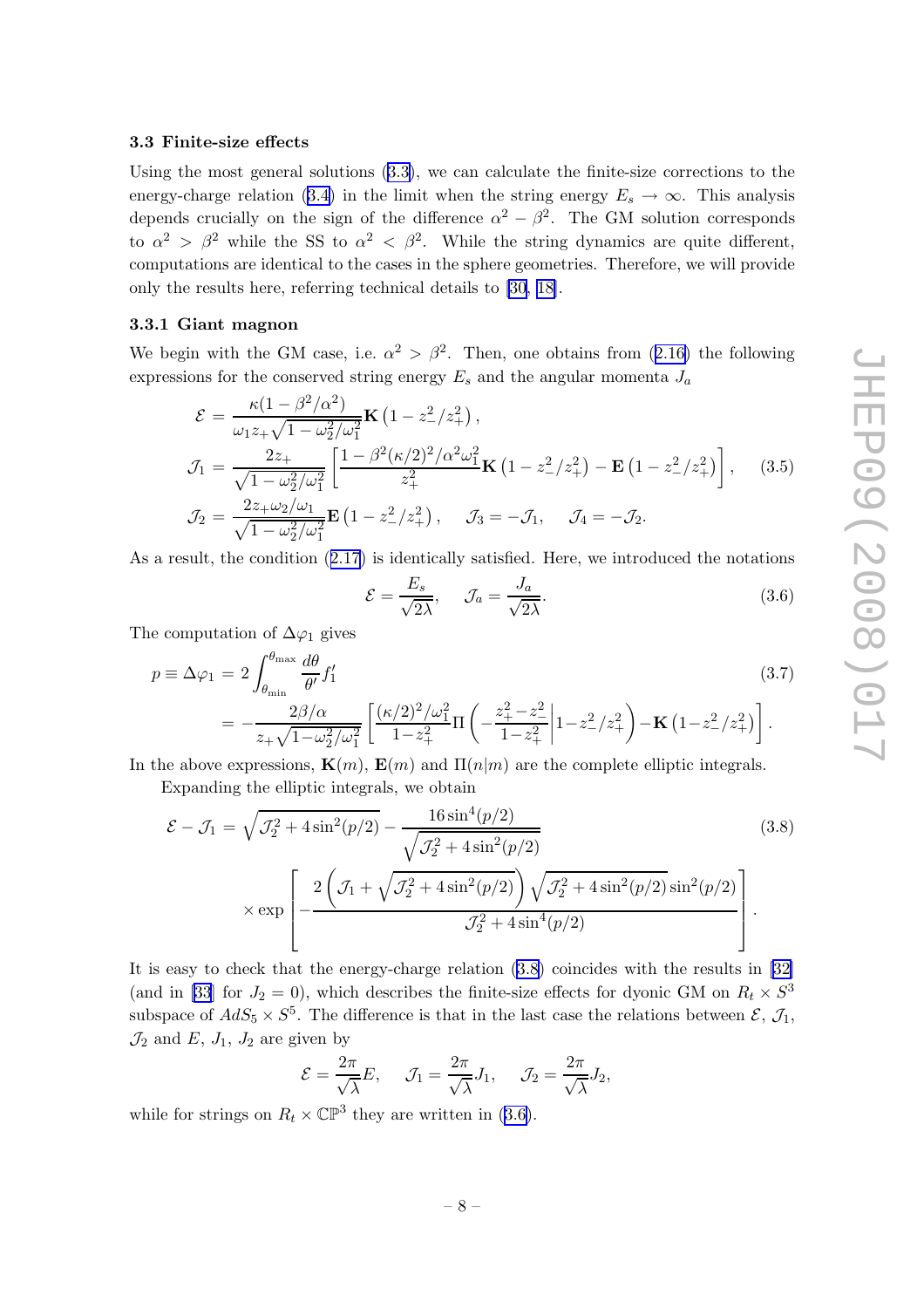.

#### <span id="page-9-0"></span>3.3.2 Single spike

Now, we turn our attention to the SS case, when  $\alpha^2 < \beta^2$ . The computation of the conservedquantities ([2.16\)](#page-5-0) and  $\Delta\varphi_1$  gives

$$
\mathcal{E} = \frac{\kappa(\beta^2/\alpha^2 - 1)}{\omega_1 \sqrt{1 - \omega_2^2/\omega_1^2 z_+}} \mathbf{K} \left( 1 - z_-^2/z_+^2 \right),
$$
\n
$$
\mathcal{J}_1 = \frac{2z_+}{\sqrt{1 - \omega_2^2/\omega_1^2}} \left[ \mathbf{E} \left( 1 - z_-^2/z_+^2 \right) - \frac{1 - \beta^2 (\kappa/2)^2/\alpha^2 \omega_1^2}{z_+^2} \mathbf{K} \left( 1 - z_-^2/z_+^2 \right) \right],
$$
\n
$$
\mathcal{J}_2 = -\frac{2z_+ \omega_2/\omega_1}{\sqrt{1 - \omega_2^2/\omega_1^2}} \mathbf{E} \left( 1 - z_-^2/z_+^2 \right),
$$
\n
$$
\Delta \varphi_1 = -\frac{2\beta/\alpha}{\sqrt{1 - \omega_2^2/\omega_1^2 z_+}} \left[ \frac{(\kappa/2)^2/\omega_1^2}{1 - z_+^2} \Pi \left( -\frac{z_+^2 - z_-^2}{1 - z_+^2} |1 - z_-^2/z_+^2 \right) - \mathbf{K} \left( 1 - z_-^2/z_+^2 \right) \right]
$$

From these, we obtain

$$
\mathcal{J}_1 = \sqrt{\mathcal{J}_2^2 + 4\sin^2(p/2)},
$$

and

$$
\mathcal{E} - \Delta\varphi_1 = p + 8\sin^2\frac{p}{2}\tan\frac{p}{2}\exp\left(-\frac{\tan\frac{p}{2}(\Delta\varphi_1 + p)}{\tan^2\frac{p}{2} + \mathcal{J}_2^2\csc^2 p}\right). \tag{3.9}
$$

This is the leading finite-size correction to the " $E - \Delta \varphi$ " relation for the SS string with two angular momenta on  $R_t \times \mathbb{CP}^3$ . It coincides with the string result for  $R_t \times S^3$  found in [\[30\]](#page-16-0). As in the GM case, the difference is in the identification [\(3.6\)](#page-8-0).

#### 4. Concluding remarks

We have shown that the NR integrable system is particularly effective to find classical string solutions for  $AdS_4 \times \mathbb{CP}^3$ . The extra constraints arising from  $\mathbb{CP}^3$  geometry can be naturally reformulated into simple conditions under the NR ansatz. In addition to the GM and SS solutions moving in  $R_t \times S^2 \times S^2$  with a single angular momentum, the NR system can be used to study more complicated string dynamics. As shown in this paper, the GM and SS solutions in  $\mathbb{CP}^3$  with two angular momenta solutions can be described in the same way as the cases in the sphere geometries. These solutions describe the strings moving in  $R_t \times \mathbb{CP}^3$  where the two angular momenta in one  $S^2$  are opposite to those in the other  $S^2$  executing motion on  $S^1$  in the U(1) Hopf fibration over  $S^2 \times S^2$ . Of course, the extra constraints are limiting the possible string configurations. It would be interesting to find other configurations which could be found within the context of the NR system (some solutions are given in the appendix). Another interesting feature would be the relation of the NR integrable system to other classical integrable systems such as complex sine-Gordon modelas has been shown for the type IIB string theory on  $AdS_5 \times S^5$  in [[30](#page-16-0)].

The two angular momenta string states are related to the composite operators in the gauge theory side. The BPS state corresponding to the string vacuum is  $\text{tr}[(A_1B_1)^L]$ where  $A_1$  and  $B_1$  are the scalar fields of  $\mathcal{N}=6$  Chern-Simons theory in the bifundamental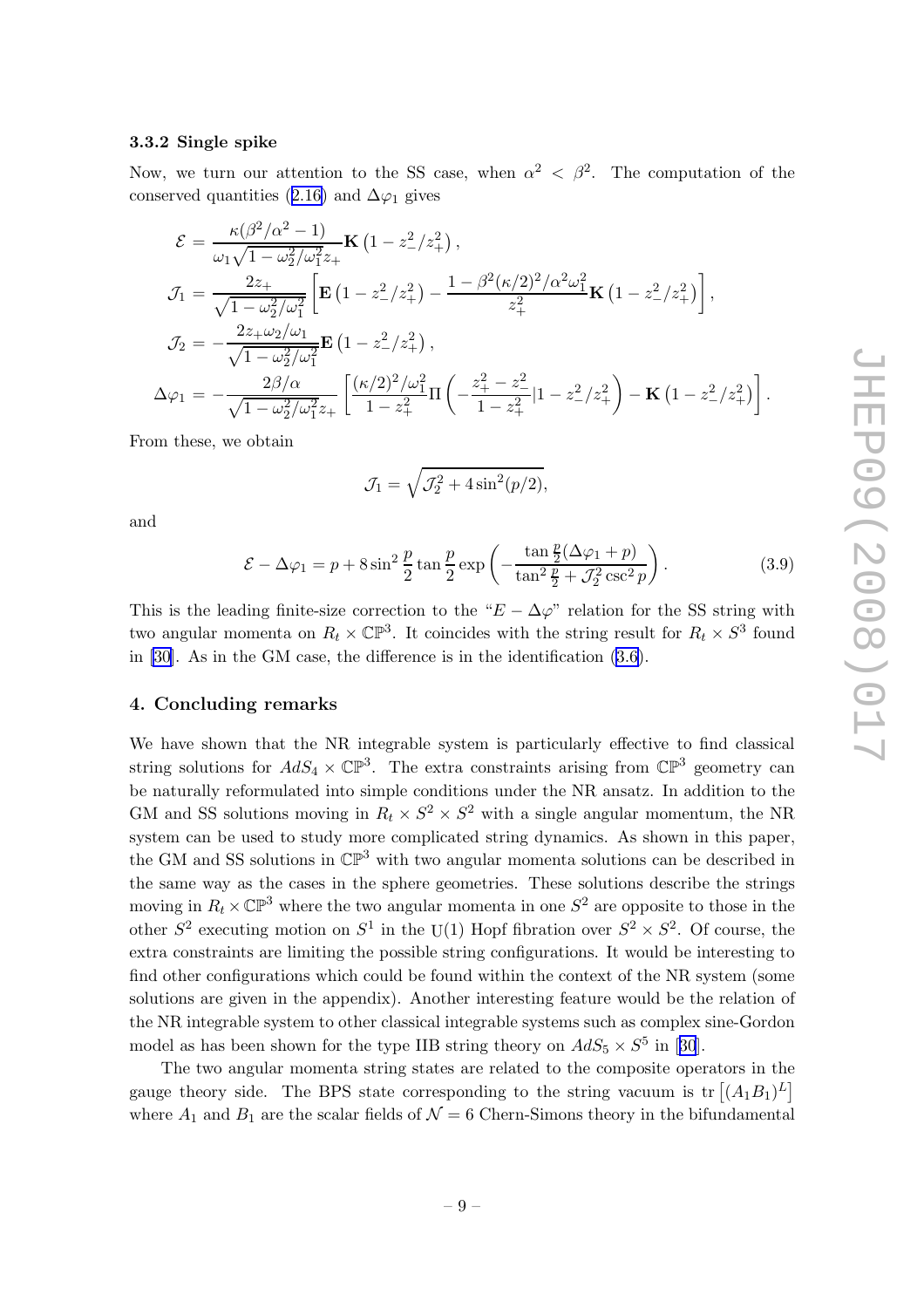<span id="page-10-0"></span>representation  $(N, \bar{N})$  and  $(\bar{N}, N)$ , respectively. The excited states are obtained by replacing these fields with fields in the theory. The composite operators dual to the string with two angular momenta with the dispersion relation [\(3.4\)](#page-7-0) should be

$$
\text{tr}\left[ (A_1B_1)^{J_1}(A_2B_2)^{J_2}\right]+\cdots,
$$

where the ellipsis represents the permutations of the fields while maintaining the alternating spin chain structure and  $A_2$  and  $B_2$  are another scalar fields.

It would be interesting to compare the energy-charge dispersion relation we have obtained here with the solutions of all-loop Bethe ansatz equations recently proposed in [\[8\]](#page-15-0). The finite-size corrections can not be derived solely from the Bethe ansatz equations. Instead, one can use the Lüscher correction formulation based on exact  $S$ -matrix which has been particularly powerful in the AdS/CFT correspondence[[34\]](#page-17-0). It would be interesting to compute the corrections based on a recently proposed S-matrix [\[9](#page-15-0)] and compare with our results in the large 't Hooft coupling limit.

#### Acknowledgments

This work was supported in part by KRF-2007-313-C00150 (CA), by NSFB VU-F-201/06 (PB, RR), and by the Brain Pool program 2007-1822-1-1 from the Korean Federation of Science and Technology (PB).

### A. More string solutions on  $R_t \times \mathbb{CP}^3$

**Basic facts about**  $\mathbb{CP}^3$ **.** Let us explain briefly the basic properties of the  $\mathbb{CP}^3$  spaces. It is most convenient to define an *n*-dimensional complex projective space  $\mathbb{CP}^n$  as the family of one-dimensional subspaces in  $\mathbb{C}^{n+1}$ , i.e. this is the quotient  $\mathbb{C}^{n+1}/(\mathbb{C} \setminus \{0\})$ . The equivalence relation is defined as

$$
\alpha Z_1: \cdots: \alpha Z_{n+1}=Z_1: \cdots: Z_{n+1}.
$$

The space  $\mathbb{CP}^n$  itself is covered by patches  $U_i : \{Z_1 : \cdots : Z_{n+1} \in \mathbb{CP}^n | Z_i \neq \emptyset\}$  $0\}$ ,  $i = 1, \ldots, n + 1$ . One can see that each patch  $U_i$  is isomorphic to  $\mathbb{CP}^n$ , where the isomorphism is defined by  $W_j^{(i)} = Z_j/Z_i$ ,  $j \neq i$ . One can choose local coordnates  $W = (W_1, W_2, \dots, W_n)^t \in \mathbb{C}^{n+1}$  with  $W_j \equiv W_j^{(n+1)}$  $j^{(n+1)}$ . The Fubini-Study metric then is given by the line element

$$
ds^{2} = \frac{(1+|W|^{2})|dW|^{2} - |W^{\dagger}dW|^{2}}{(1+|W|^{2})^{2}}.
$$

One can think of  $\mathbb{CP}^n$  as the homogeneous space  $\mathbb{CP}^n = U(n+1)/(U(n) \times U(1))$ . The  $u(n + 1)$  Lie algebra f can be realized as anti-hermitian matrices and splits into two parts:  $\mathfrak{p} = u(n) \oplus u(1)$  and its orthogonal completion  $\mathfrak{sp}(n)$  with respect to the U $(n+1)$  Killing for

$$
\mathfrak{p} = u(n) \oplus u(1) = \{iM \in u(n+1) | [\Gamma, M] = 0\}
$$
  

$$
\mathfrak{cp}(n) = \{iM \in u(n+1) | \{\Gamma, M\} = 0\},
$$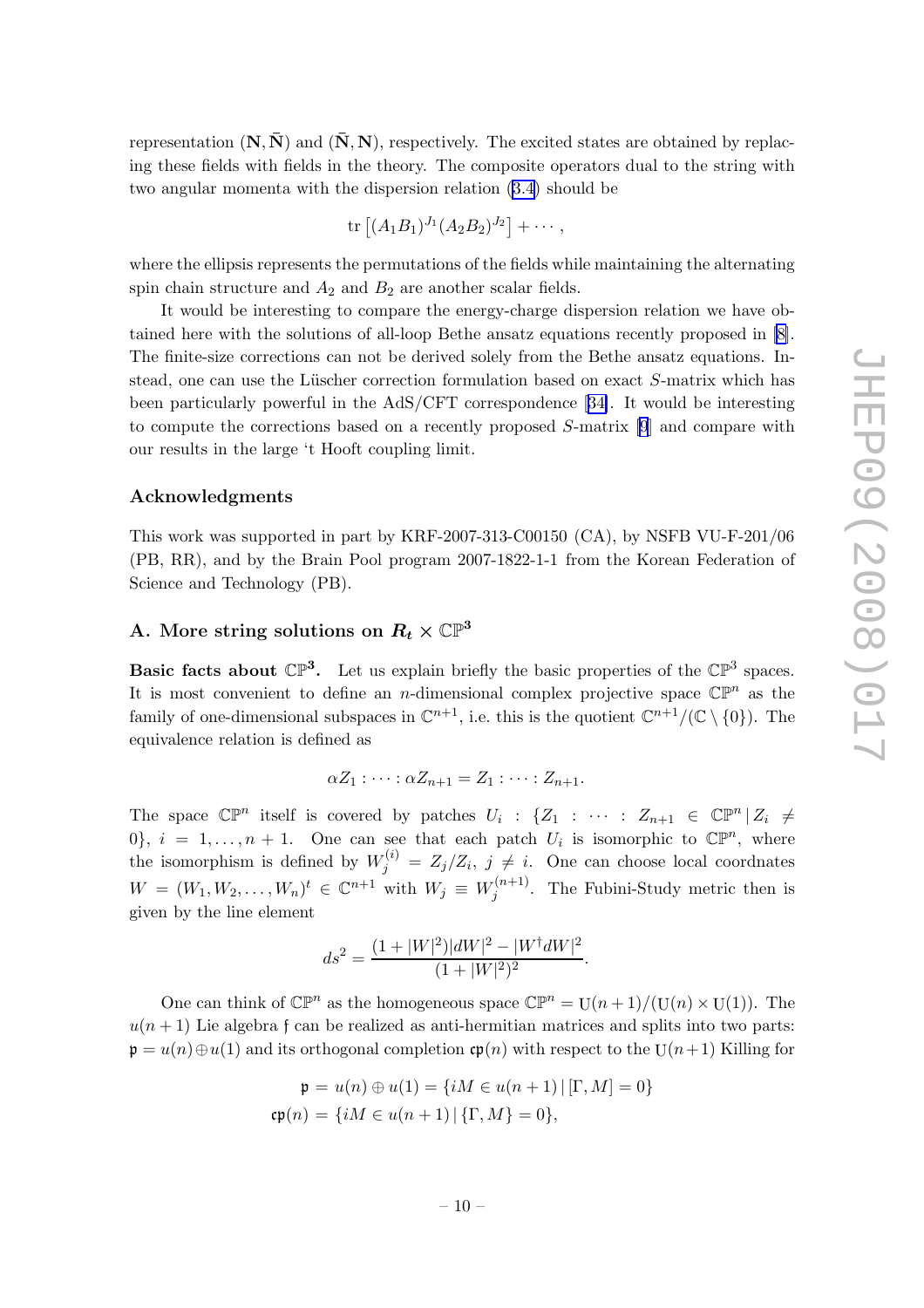where  $M$  is traceless and hermitian and

$$
\Gamma = \begin{pmatrix} 1_n \\ & -1 \end{pmatrix}.
$$

A generator of  $\mathfrak{cp}(n)$  part, **B** then is given by

$$
\mathbf{B} = \begin{pmatrix} W^{\dagger} \\ -W \end{pmatrix}.
$$

Then one can write schematically

$$
\mathfrak{f}=\mathfrak{p}\oplus\mathfrak{cp},\quad [\mathfrak{p},\mathfrak{p}]\subset\mathfrak{p},\quad [\mathfrak{p},\mathfrak{cp}]\subset\mathfrak{cp},\quad [\mathfrak{cp},\mathfrak{cp}]\subset\mathfrak{cp}.
$$

More strings on  $R_t \times \mathbb{CP}^3$  and NR system. The next step is to consider concrete solutions, taking into account all of the existing constraints, which can be summarized as follows

$$
\sum_{a=1}^{4} r_a^2 = 1, \quad \sum_{a=1}^{4} \omega_a r_a^2 = 0, \quad \sum_{a=1}^{4} C_a = 0, \quad \sum_{a=1}^{4} C_a \omega_a + \beta (\kappa/2)^2 = 0.
$$

From the first two equalities we can express two of the  $r_a$  coordinates through the remaining ones. Then, we are left only with relations between the parameters. In order to be able to compare with the known particular solutions, we choose to express  $r_{1,3}^2$  as functions of  $r_{2,4}^2$ . The general solution is

$$
r_1^2 = \frac{\omega_3 (1 - r_2^2 - r_4^2) + \omega_2 r_2^2 + \omega_4 r_4^2}{\omega_3 - \omega_1}, \quad r_3^2 = \frac{\omega_1 (1 - r_2^2 - r_4^2) + \omega_2 r_2^2 + \omega_4 r_4^2}{\omega_1 - \omega_3}.
$$
 (A.1)

Inparticular, for  $\omega_1 = -\omega_3$ ,  $\omega_2 = \omega_4 = 0$ , we have  $r_1^2 = r_3^2$ . The case considered in [[15](#page-16-0), [16\]](#page-16-0) is reached after fixing  $r_2^2 = r_4^2$ ,  $r_1^2 + r_2^2 = 1/2$ .

Denoting dynamical variables as

$$
r_1 = r_3 = \frac{r}{\sqrt{2}}, \quad r_2 = r_4 = \frac{\sqrt{1 - r^2}}{\sqrt{2}},
$$

one can describe the system by only one independent variable  $r$ . The first order differential equation for  $r$  can be obtained either from the equations of motion (integrating them once) or from the Virasoro constraints. It goes as follows

$$
\sum_{a} \left[ (\alpha^{2} - \beta^{2}) r_{a}'^{2} + \frac{C_{a}^{2}}{\alpha^{2} - \beta^{2}} \frac{1}{r_{a}^{2}} + \frac{\alpha^{2}}{\alpha^{2} - \beta^{2}} \omega_{a}^{2} r_{a}^{2} + \frac{2\beta C_{a} \omega_{a}}{\alpha^{2} - \beta^{2}} \right] = (\kappa/2)^{2}
$$
  
\n
$$
\Rightarrow (1 - \beta^{2}) \frac{r'^{2}}{1 - r^{2}} + \frac{4}{1 - \beta^{2}} \frac{C^{2}}{r^{2}} + \frac{1}{1 - \beta^{2}} \omega^{2} r^{2} + \frac{4\beta C \omega}{1 - \beta^{2}} = (\kappa/2)^{2}
$$
(A.2)

Here, without loss of generality, we set  $\alpha = 1$ . Using the constraint

$$
2C\omega + \beta(\kappa/2)^2 = 0
$$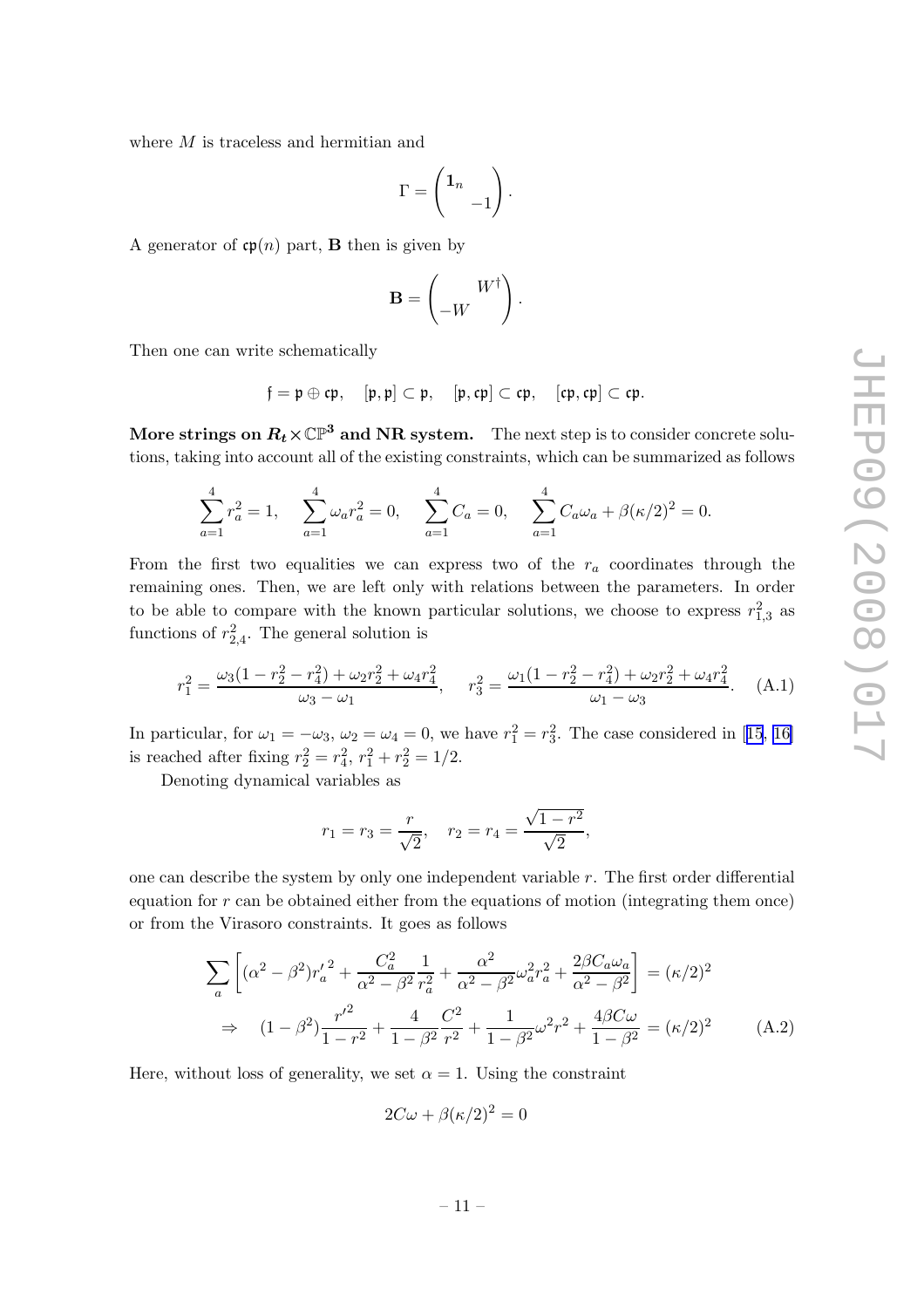we find

$$
(1 - \beta^2)^2 r'^2 = (1 - r^2) \left\{ (1 + \beta^2)(\kappa/2)^2 - \frac{4C^2}{r^2} - \omega^2 r^2 \right\}
$$
  
= 
$$
-\omega^2 \frac{(1 - r^2)}{r^2} \left\{ \frac{4C^2}{\omega^2} - (1 + \beta^2) \frac{(\kappa/2)^2}{\omega^2} r^2 + r^4 \right\}
$$
 (A.3)

The right hand side determines the turning points  $r'^2 = 0$  and they are three. In order the string to extends to the equator of the sphere, one must choose  $r = 1$ . To find a solution of the type we are looking for,  $r^2 = 1$  has to be double zero of the right hand side of (A.3). The latter conditions leads to the following constraints

$$
(1 + \beta^2)(\kappa/2)^2 = \omega^2 + 4C^2, \quad 2C\omega + \beta(\kappa/2)^2 = 0
$$

which can be obtained either by substituting  $r = 1$  in the right hand side of (A.3) or from the Virasoro constraints. The correct choice for the parameters solving the above equation and giving GM type string solutions is

$$
\kappa/2 = \omega, \quad \alpha = 1, \quad \beta = -\frac{2C}{\omega}
$$
 (A.4)

Let us turn to the solutions developing a SS in the  $R_t \times S^2 \times S^2$  subspace. This configuration can be realized in terms of the NR integrable system with specific choice of the parameters. The solutions we are looking for are characterized by large quantum numbers, especially large energy. The careful analysis shows that in order to have such solutions one has to choose the parameters in a specific way. The "spiky" choice for the parameters, namely the choice giving solutions with a SS but infinitely wound around the equator, is slightly different from the case of the GM. In fact the constraints on the parameters are the same, but instead of the choice (A.4), now we choose the other solution to the constraint

$$
\kappa = 2C, \quad \beta = -\frac{2\omega C}{\kappa^2} = -\frac{\omega}{2C}
$$

The equation for the variable  $r$  is the same, but the parameters are fixed differently

$$
\frac{du}{d\xi} = u' = \frac{2\omega}{1 - \beta^2} (1 - u) \sqrt{u - \bar{u}}.
$$

Above we use the following notations

$$
u = r^2 = \sin^2 \theta, \quad \bar{u} = \frac{4C^2}{\omega^2},
$$
  

$$
d\xi = \frac{du}{u'} = \frac{(1 - \beta^2) du}{2\omega(1 - u)\sqrt{u - \bar{u}}} = \frac{(4C^2 - \omega^2) du}{8C^2\omega(1 - u)\sqrt{u - \bar{u}}}
$$
(A.5)

The conserved quantities are

$$
E = \kappa T \int d\xi
$$
  
\n
$$
J = \frac{C\beta}{(1 - \beta^2)} \int d\xi + \frac{\omega}{(1 - \beta^2)} T \int u d\xi
$$
  
\n
$$
\Delta \phi = \frac{C}{(1 - \beta^2)} \int \frac{d\xi}{u} + \frac{\beta \omega}{(1 - \beta^2)} \int d\xi.
$$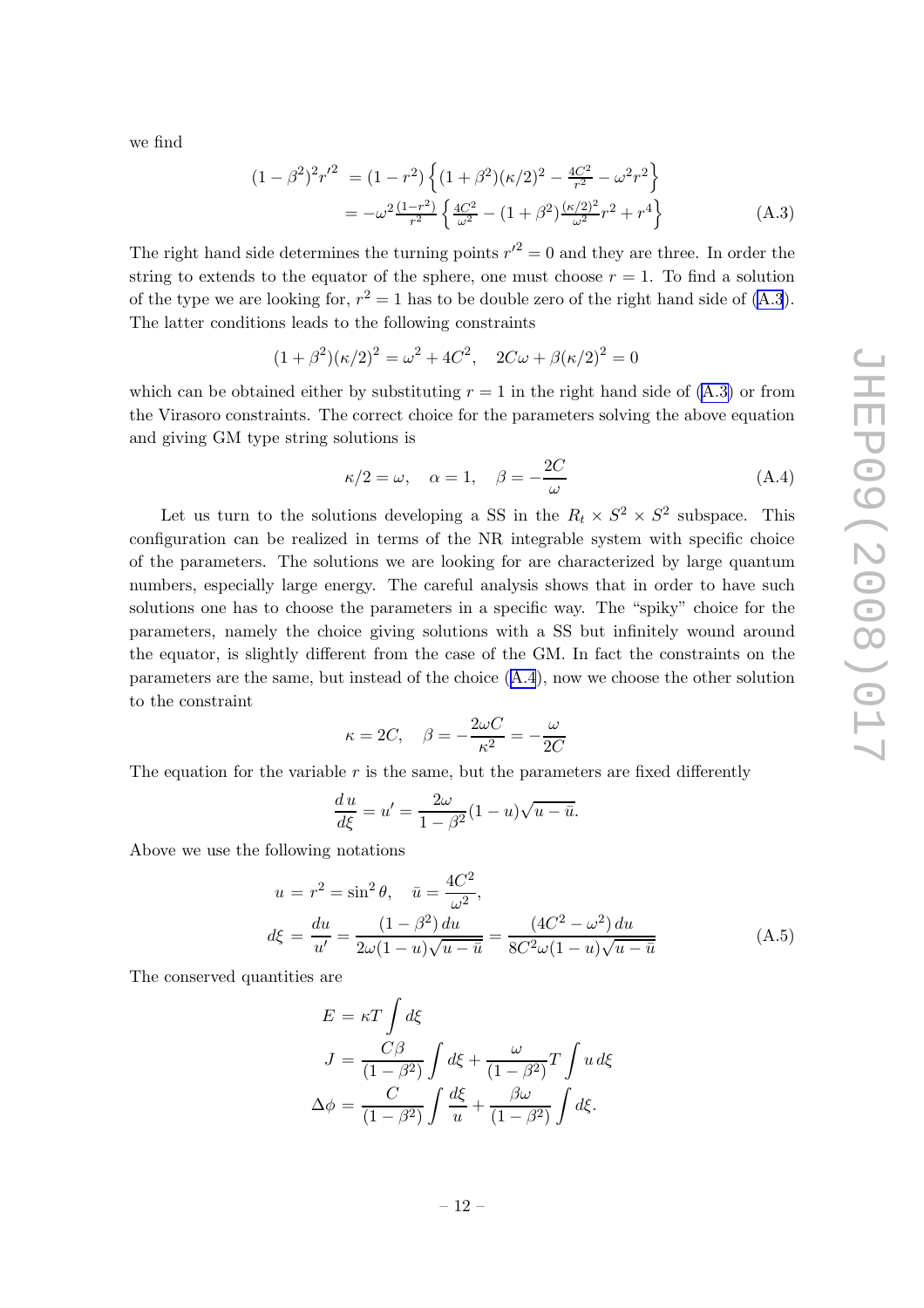To find finite results (which is so for  $E - J$  in the GM case) we consider

$$
E - T\Delta\phi = \frac{2CT}{\omega} \arccos \sqrt{\bar{u}} = \frac{\sqrt{\lambda}}{\pi} \bar{\theta}
$$

where

$$
\bar{\theta} = \frac{\pi}{2} - \theta_0
$$

For the total spin  $J$  we get

$$
J = \frac{2T\omega}{\omega}\cos\theta_0 = 2T\sin\bar{\theta}
$$

All this implies finally

$$
\Delta = (E - T\Delta\phi) - J = \frac{\sqrt{\lambda}}{\pi}(\bar{\theta} - \sin\bar{\theta})
$$

which completes our result on SS case with this ansatz. We note that the solution in this case is

$$
\sin \theta = \tanh\left(\frac{\omega \bar{z}}{1 - \beta^2} (\xi - \xi_0)\right). \tag{A.6}
$$

Now we consider more general solutions. It is reasonable to ask for symmetric motion on the subspace  $S^2 \times S^2$  and therefore to set

$$
r_1^2 + r_2^2 = \frac{1}{2}, \quad r_3^2 + r_4^2 = \frac{1}{2}.
$$

Then one can use the parametrization

$$
r_1^2 + r_3^2 = r^2, \quad r_2^2 + r_4^2 = 1 - r^2.
$$

Having in mind that the total worldshhet momentum has to be zero, one can set

$$
C_1 = -C_3, \quad \omega_1 = -\omega_3 = \omega.
$$

It follows then that

$$
C_2=-C_4.
$$

Using the above constraints one can find

$$
\left(1 - \frac{\omega_2}{\omega}\right) r_2^2 - \left(\frac{\omega_4}{\omega} + 1\right) r_4^2 = 0.
$$

There are two cases:

a)  $\omega_2 = \omega$  which entails  $\omega_4 = -\omega$  — this choice slightly generalizes the case considered above;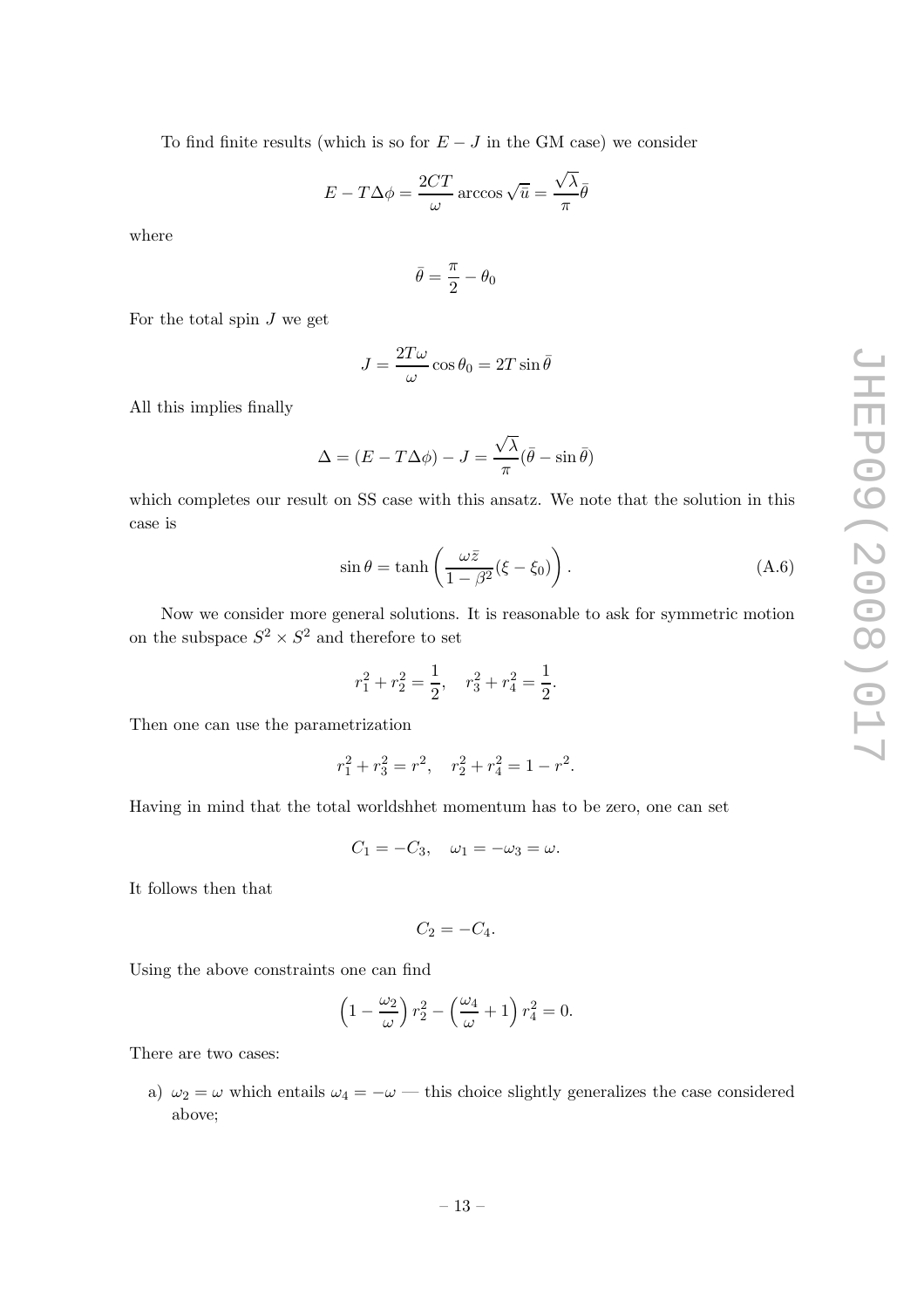<span id="page-14-0"></span>b)  $r_2$  and  $r_4$  are proportional

$$
r_2^2 = \frac{\omega_4 + \omega}{\omega - \omega_2} r_4^2 := \Gamma^2 r_4^2.
$$

Let us consider the last possibility in more details. The constraints tells us that

$$
r_2^2 = \frac{\Gamma^2}{1+\Gamma^2} (1-r^2), \quad r_4^2 = \frac{1}{1+\Gamma^2} (1-r^2)
$$
  

$$
r_1^2 = \frac{\omega(1+\Gamma^2) + \omega_2 \Gamma^2 + \omega_4}{\omega(1+\Gamma^2)} r^2 - \frac{\omega_2 \Gamma^2 + \omega_4}{\omega(1+\Gamma^2)}.
$$
 (A.7)

Rewriting the last equality as

$$
r_1^2 = (1+b^2)r^2 - b^2, \quad b^2 = \frac{\omega_2 \Gamma^2 + \omega_4}{\omega(1+\Gamma^2)},
$$

one can find the lower bound

$$
r_{\min} \le r, \quad r_{\min} = \frac{b}{\sqrt{1+b^2}}.
$$

It is better to use  $y^2 = (1 + b^2)x^2 = (1 + b^2)(1 - r^2)$  and then the radial dynamical variables become

$$
r_1^2 = 1 - y^2, \quad r_2^2 = c^2 y^2, \quad r_3^2 = d^2 y^2, \quad r_4^2 = (1 - c^2)y^2,
$$
 (A.8)

where

$$
c^2 = \frac{\Gamma^2}{(1+b^2)(1+\Gamma^2)}, \quad d^2 = \frac{b^2}{(1+b^2)}.
$$

The Virasoro constraints give

$$
(\alpha^2 - \beta^2) \frac{y'^2}{1 - y^2} + \frac{1}{\alpha^2 - \beta^2} \left[ \frac{C_1^2}{1 - y^2} + \frac{\tilde{C}^2}{y^2} \right] + \frac{\alpha^2}{\alpha^2 - \beta^2} \left[ \omega_1^2 + \tilde{\omega}^2 y^2 \right] = \frac{\alpha^2 + \beta^2}{\alpha^2 - \beta^2} (\kappa/2)^2, \quad (A.9)
$$

where

$$
\tilde{\omega}^2 = \frac{(\omega_2^2 - \omega_1^2)\Gamma^2 + (\omega_4^2 - \omega_1^2)}{(1 + b^2)(1 + \Gamma^2)}, \qquad \tilde{C}^2 = \tilde{C}_2^2 + \tilde{C}_3^2 + \tilde{C}_4^2, \qquad \tilde{C}_2^2 = \frac{C_2^2(1 + b^2)}{c^2}, \n\tilde{C}_3^2 = \frac{C_3^2(1 + b^2)}{b^2}, \qquad \tilde{C}_4^2 = \frac{C_4^2(1 + b^2)}{1 - c^2}.
$$

The system we obtained has the same type solutions as in the previous considerations and can be solved in terms of elliptic functions. Note that all the spins are different, so we find multi-spin solutions.

It is a standard procedure to bring the above equation into a Weierstrass form. To do that we define

$$
\tilde{\xi} = \frac{\tilde{\omega}}{1 - \beta^2} \xi, \quad \zeta = \frac{\tilde{a}}{3} + y^2,
$$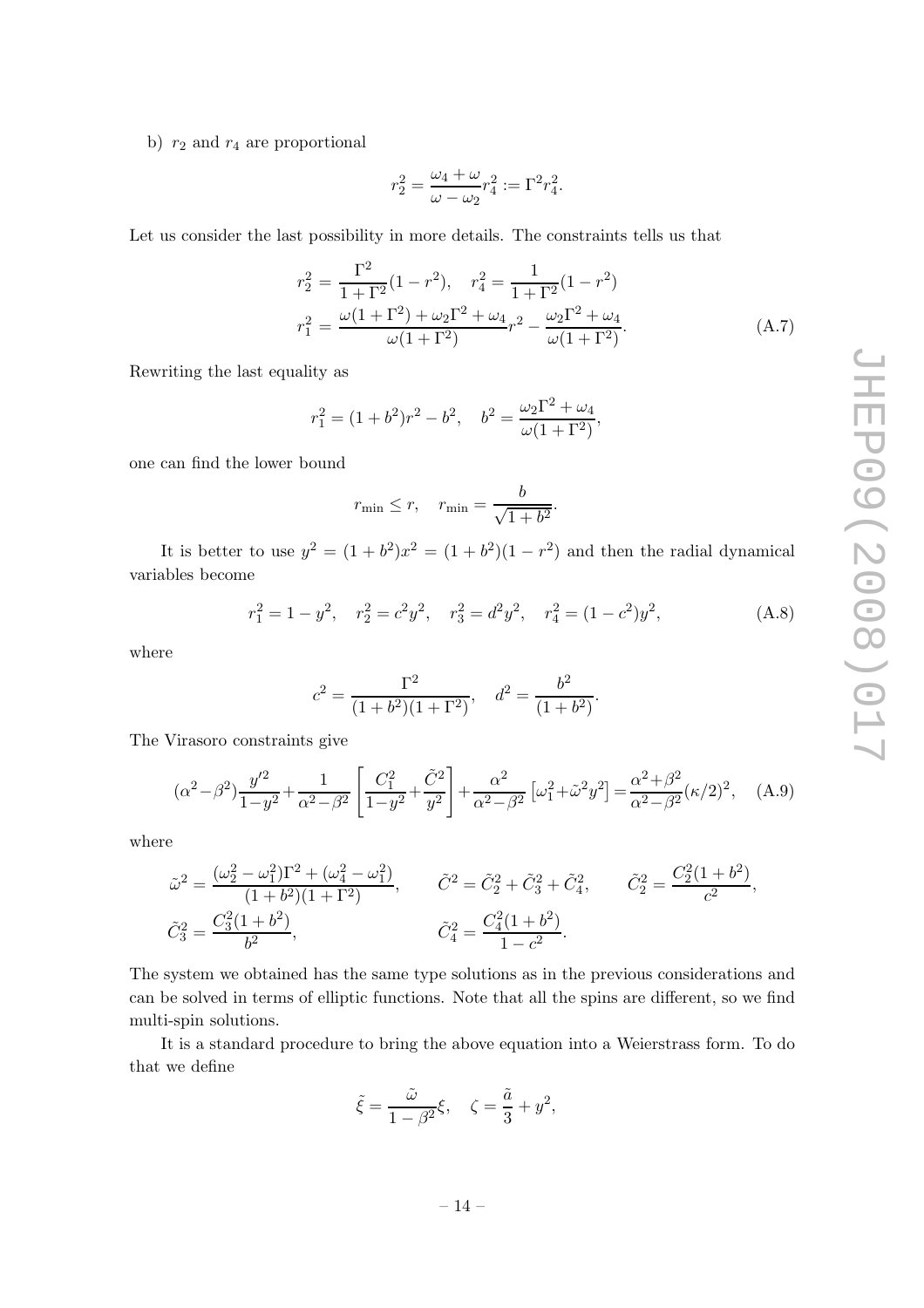<span id="page-15-0"></span>and rewrite the equation [\(A.9\)](#page-14-0) as

$$
\left(\frac{d\zeta}{d\tilde{\zeta}}\right)^2 = 4\zeta^3 - g_2\zeta - g_3,\tag{A.10}
$$

with

$$
g_2 = \frac{\tilde{a}^2}{3} - \tilde{b}, \quad g_3 = \tilde{C}^2 = \frac{\tilde{a}\tilde{b}}{3} + \frac{2}{27}\tilde{a}^3,
$$

where

$$
\tilde{a} = \frac{\omega_1^2}{\tilde{\omega}^2} - 1 - \frac{1 + \beta^2}{\tilde{\omega}^2} (\kappa/2)^2, \quad \tilde{b} = \frac{1 + \beta^2}{\tilde{\omega}^2} (\kappa/2)^2 + \frac{\tilde{C}^2 - \omega_1^2 - C_1^2}{\tilde{\omega}^2}.
$$

The solution is

$$
\zeta = e_3 - e_{31} \text{dn}^2 \left( \sqrt{e_{31}} \tilde{\xi}, \tilde{\kappa} \right) \tag{A.11}
$$

where  $e_i$  are the roots of the rhs of (A.10),  $e_{mn} = e_m - e_n$  and the modulus is defined by  $\tilde{\kappa} = e_{21}/e_{31}$ . Going back to the variable r we get

$$
r^{2} = 1 - \frac{1}{1 + \beta^{2}} \left( e_{3} - \frac{a}{3} \right) + \frac{e_{31}}{1 + \beta^{2}} \text{dn}^{2} \left( \sqrt{e_{31}} \frac{\tilde{\omega}}{1 - \beta^{2}} \xi, \kappa \right).
$$

Making specific choice of the parameters as in the above, one can get either GM or SS solutions. The dispersion relations can be obtained using the explicit form of the charges [\(2.16](#page-5-0)) and the relevant constraints.

#### References

- [1] J.M. Maldacena, The large-N limit of superconformal field theories and supergravity, [Adv.](http://www-spires.slac.stanford.edu/spires/find/hep/www?j=00203%2C2%2C231) [Theor. Math. Phys.](http://www-spires.slac.stanford.edu/spires/find/hep/www?j=00203%2C2%2C231) 2 (1998) 231 [[Int. J. Theor. Phys.](http://www-spires.slac.stanford.edu/spires/find/hep/www?j=IJTPB%2C38%2C1113) 38 (1999) 1113] [[hep-th/9711200](http://arxiv.org/abs/hep-th/9711200)].
- [2] S.S. Gubser, I.R. Klebanov and A.M. Polyakov, Gauge theory correlators from non-critical string theory, [Phys. Lett.](http://www-spires.slac.stanford.edu/spires/find/hep/www?j=PHLTA%2CB428%2C105) B 428 (1998) 105 [[hep-th/9802109](http://arxiv.org/abs/hep-th/9802109)].
- [3] E. Witten, Anti-de Sitter space and holography, [Adv. Theor. Math. Phys.](http://www-spires.slac.stanford.edu/spires/find/hep/www?j=00203%2C2%2C253) 2 (1998) 253 [[hep-th/9802150](http://arxiv.org/abs/hep-th/9802150)].
- [4] O. Aharony, O. Bergman, D.L. Jafferis and J. Maldacena,  $N = 6$  superconformal Chern-Simons-matter theories, M2-branes and their gravity duals, [arXiv:0806.1218](http://arxiv.org/abs/0806.1218).
- [5] J.A. Minahan and K. Zarembo, *The Bethe ansatz for superconformal Chern-Simons*, [arXiv:0806.3951](http://arxiv.org/abs/0806.3951).
- [6] D. Bak and S.-J. Rey, Integrable spin chain in superconformal Chern-Simons theory, [arXiv:0807.2063](http://arxiv.org/abs/0807.2063).
- [7] D. Gaiotto, S. Giombi and X. Yin, Spin chains in  $N = 6$  superconformal Chern-Simons-matter theory, [arXiv:0806.4589](http://arxiv.org/abs/0806.4589).
- [8] N. Gromov and P. Vieira, The all loop  $AdS_4/CFT_3$  Bethe ansatz,  $arXiv:0807.0777$ .
- [9] C. Ahn and R.I. Nepomechie,  $N = 6$  super Chern-Simons theory S-matrix and all-loop Bethe ansatz equations, [arXiv:0807.1924](http://arxiv.org/abs/0807.1924).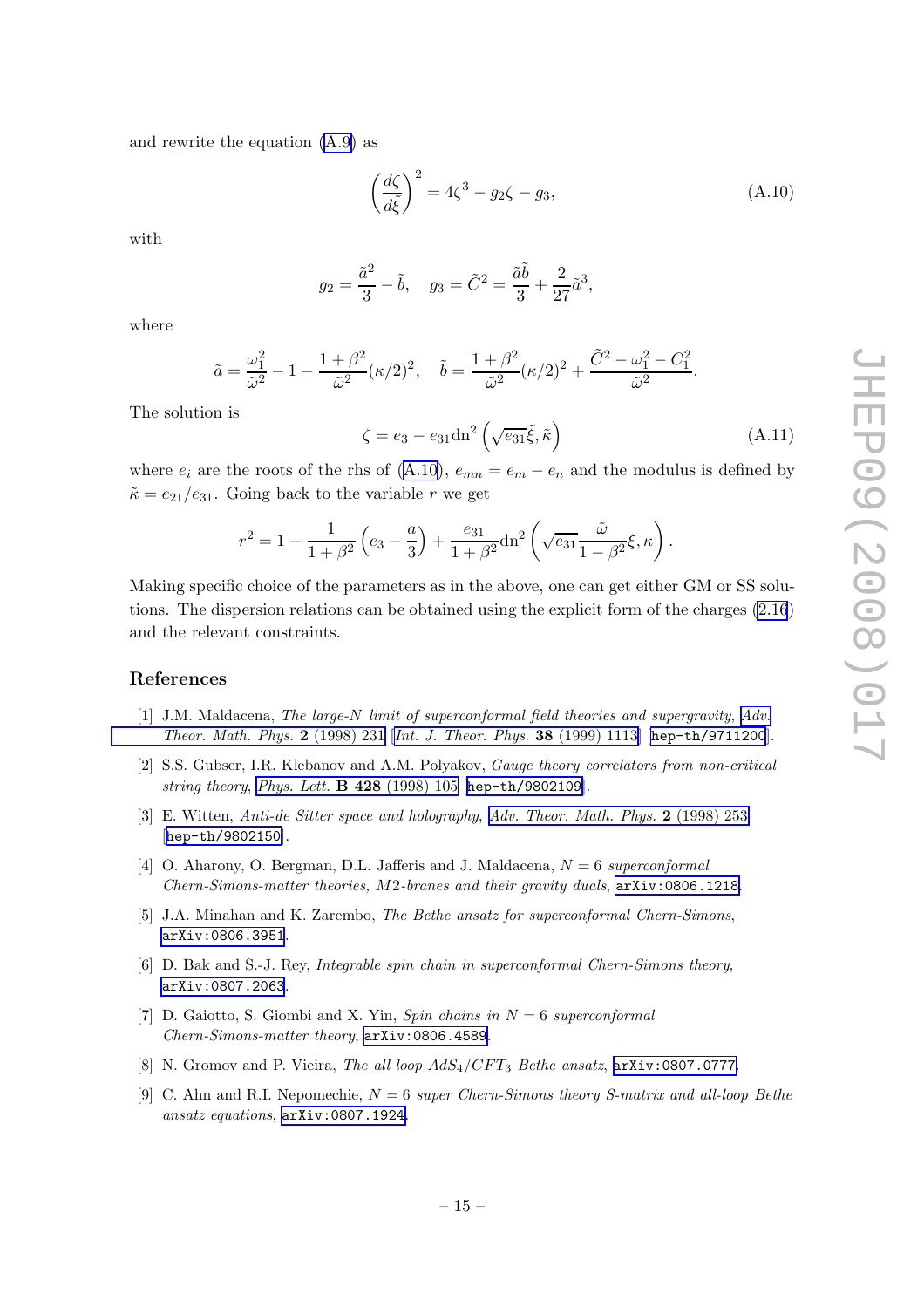- <span id="page-16-0"></span>[10] T. Nishioka and T. Takayanagi, On type IIA Penrose limit and  $N = 6$  Chern-Simons theories, JHEP 08 [\(2008\) 001](http://jhep.sissa.it/stdsearch?paper=08%282008%29001) [[arXiv:0806.3391](http://arxiv.org/abs/0806.3391)].
- [11] G. Arutyunov and S. Frolov, Superstrings on  $AdS_4 \times \mathbb{CP}^3$  as a coset  $\sigma$ -model, [arXiv:0806.4940](http://arxiv.org/abs/0806.4940).
- [12] B.J. Stefanski, *Green-Schwarz action for type IIA strings on*  $AdS_4 \times \mathbb{CP}^3$ ,  $\arxiv:0806.4948$ .
- [13] P. Fré and P.A. Grassi, *Pure spinor formalism for*  $Osp(N|4)$  *backgrounds*,  $arXiv:0807.0044$ .
- [14] N. Gromov and P. Vieira, *The AdS<sub>4</sub>*/CFT<sub>3</sub> algebraic curve,  $arXiv:0807.0437$ .
- [15] G. Grignani, T. Harmark and M. Orselli, The  $SU(2) \times SU(2)$  sector in the string dual of  $N = 6$  superconformal Chern-Simons theory,  $arXiv:0806.4959$ .
- [16] G. Grignani, T. Harmark, M. Orselli and G.W. Semenoff, Finite size giant magnons in the string dual of  $N = 6$  superconformal Chern-Simons theory,  $arXiv:0807.0205$ .
- [17] D. Astolfi, V.G.M. Puletti, G. Grignani, T. Harmark and M. Orselli, Finite-size corrections in the SU(2)  $\times$  SU(2) sector of type IIA string theory on  $AdS_4 \times \mathbb{CP}^3$ , [arXiv:0807.1527](http://arxiv.org/abs/0807.1527).
- [18] C. Ahn and P. Bozhilov, Finite-size effects of membranes on  $AdS_4 \times S_7$ , [arXiv:0807.0566](http://arxiv.org/abs/0807.0566).
- [19] B. Chen and J.-B. Wu, *Semi-classical strings in*  $AdS_4 \times \mathbb{CP}^3$ ,  $arXiv:0807.0802$ .
- [20] B.-H. Lee, K.L. Panigrahi and C. Park, *Spiky strings on*  $AdS_4 \times \mathbb{CP}^3$ ,  $arXiv:0807.2559$ .
- [21] I. Shenderovich, Giant magnons in  $AdS_4/CFT_3$ : dispersion, quantization and finite-size corrections, [arXiv:0807.2861](http://arxiv.org/abs/0807.2861).
- [22] N. Dorey, Magnon bound states and the AdS/CFT correspondence, [J. Phys.](http://www-spires.slac.stanford.edu/spires/find/hep/www?j=JPAGB%2CA39%2C13119) A 39 (2006) [13119](http://www-spires.slac.stanford.edu/spires/find/hep/www?j=JPAGB%2CA39%2C13119) [[hep-th/0604175](http://arxiv.org/abs/hep-th/0604175)].
- [23] D.M. Hofman and J. Maldacena, *Giant magnons*, *J. Phys.* **A 39** [\(2006\) 13095](http://www-spires.slac.stanford.edu/spires/find/hep/www?j=JPAGB%2CA39%2C13095) [[hep-th/0604135](http://arxiv.org/abs/hep-th/0604135)].
- [24] R. Ishizeki and M. Kruczenski, Single spike solutions for strings on  $S^2$  and  $S^3$ , [Phys. Rev.](http://www-spires.slac.stanford.edu/spires/find/hep/www?j=PHRVA%2CD76%2C126006) D 76 [\(2007\) 126006](http://www-spires.slac.stanford.edu/spires/find/hep/www?j=PHRVA%2CD76%2C126006) [[arXiv:0705.2429](http://arxiv.org/abs/0705.2429)]; A.E. Mosaffa and B. Safarzadeh, Dual spikes: new spiky string solutions, JHEP 08 [\(2007\)](http://jhep.sissa.it/stdsearch?paper=08%282007%29017) [017](http://jhep.sissa.it/stdsearch?paper=08%282007%29017) [[arXiv:0705.3131](http://arxiv.org/abs/0705.3131)]; H. Hayashi, K. Okamura, R. Suzuki and B. Vicedo, Large winding sector of AdS/CFT, [JHEP](http://jhep.sissa.it/stdsearch?paper=11%282007%29033) 11 [\(2007\) 033](http://jhep.sissa.it/stdsearch?paper=11%282007%29033) [[arXiv:0709.4033](http://arxiv.org/abs/0709.4033)].
- [25] G. Arutyunov, S. Frolov, J. Russo and A.A. Tseytlin, *Spinning strings in*  $AdS_5 \times S^5$  *and* integrable systems, [Nucl. Phys.](http://www-spires.slac.stanford.edu/spires/find/hep/www?j=NUPHA%2CB671%2C3) B 671 (2003) 3 [[hep-th/0307191](http://arxiv.org/abs/hep-th/0307191)].
- [26] G. Arutyunov, J. Russo and A.A. Tseytlin, *Spinning strings in AdS*<sub>5</sub>  $\times$  S<sup>5</sup>: new integrable system relations, Phys. Rev. D 69 [\(2004\) 086009](http://www-spires.slac.stanford.edu/spires/find/hep/www?j=PHRVA%2CD69%2C086009) [[hep-th/0311004](http://arxiv.org/abs/hep-th/0311004)].
- [27] M. Kruczenski, J. Russo and A.A. Tseytlin, Spiky strings and giant magnons on  $S^5$ , [JHEP](http://jhep.sissa.it/stdsearch?paper=10%282006%29002) 10 [\(2006\) 002](http://jhep.sissa.it/stdsearch?paper=10%282006%29002) [[hep-th/0607044](http://arxiv.org/abs/hep-th/0607044)].
- [28] N.P. Bobev and R.C. Rashkov, Spiky strings, giant magnons and beta-deformations, [Phys.](http://www-spires.slac.stanford.edu/spires/find/hep/www?j=PHRVA%2CD76%2C046008) Rev. D 76 [\(2007\) 046008](http://www-spires.slac.stanford.edu/spires/find/hep/www?j=PHRVA%2CD76%2C046008) [[arXiv:0706.0442](http://arxiv.org/abs/0706.0442)].
- [29] H. Dimov and R.C. Rashkov, On the anatomy of multi-spin magnon and single spike string solutions, [Nucl. Phys.](http://www-spires.slac.stanford.edu/spires/find/hep/www?j=NUPHA%2CB799%2C255) B 799 (2008) 255 [[arXiv:0709.4231](http://arxiv.org/abs/0709.4231)].
- [30] C. Ahn and P. Bozhilov, *Finite-size effects for single spike*, *JHEP* **07** [\(2008\) 105](http://jhep.sissa.it/stdsearch?paper=07%282008%29105) [[arXiv:0806.1085](http://arxiv.org/abs/0806.1085)].